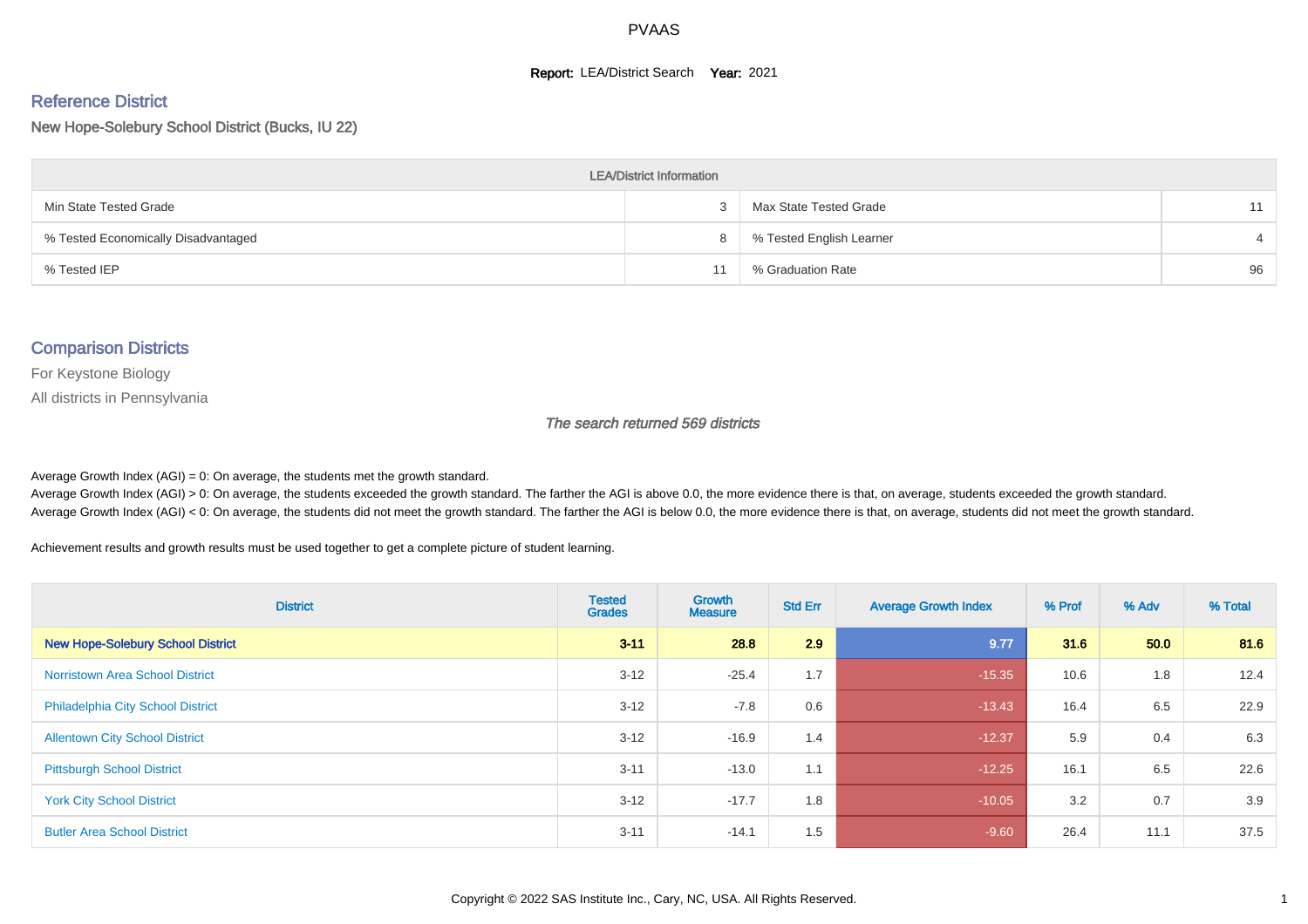| <b>District</b>                                    | <b>Tested</b><br><b>Grades</b> | <b>Growth</b><br><b>Measure</b> | <b>Std Err</b> | <b>Average Growth Index</b> | % Prof | % Adv   | % Total |
|----------------------------------------------------|--------------------------------|---------------------------------|----------------|-----------------------------|--------|---------|---------|
| <b>New Hope-Solebury School District</b>           | $3 - 11$                       | 28.8                            | 2.9            | 9.77                        | 31.6   | 50.0    | 81.6    |
| <b>Muhlenberg School District</b>                  | $3 - 10$                       | $-17.8$                         | 1.9            | $-9.34$                     | 12.4   | 4.6     | 17.0    |
| <b>North Hills School District</b>                 | $3 - 11$                       | $-15.8$                         | 1.8            | $-8.84$                     | 26.4   | 19.8    | 46.2    |
| <b>Cheltenham School District</b>                  | $3 - 11$                       | $-17.6$                         | 2.0            | $-8.74$                     | 24.4   | 8.3     | 32.6    |
| <b>Williamsport Area School District</b>           | $3 - 11$                       | $-11.7$                         | 1.4            | $-8.29$                     | 18.2   | 10.5    | 28.7    |
| <b>West Side CTC</b>                               | $9 - 10$                       | $-32.0$                         | 3.9            | $-8.16$                     | 5.9    | 0.0     | 5.9     |
| Ambridge Area School District                      | $3 - 12$                       | $-19.4$                         | 2.5            | $-7.64$                     | 23.2   | 5.6     | 28.9    |
| <b>Lancaster School District</b>                   | $3 - 12$                       | $-10.0$                         | 1.4            | $-7.22$                     | 9.0    | 3.9     | 12.8    |
| <b>Greater Latrobe School District</b>             | $3 - 11$                       | $-14.1$                         | 2.0            | $-7.14$                     | 41.0   | 12.6    | 53.6    |
| <b>York Co School Of Technology</b>                | $9 - 12$                       | $-10.9$                         | 1.6            | $-6.79$                     | 22.6   | 4.0     | 26.6    |
| <b>Hempfield Area School District</b>              | $3 - 12$                       | $-10.2$                         | 1.6            | $-6.37$                     | 28.1   | 19.2    | 47.3    |
| <b>Kennett Consolidated School District</b>        | $3 - 11$                       | $-10.4$                         | 1.7            | $-6.27$                     | 28.7   | 14.0    | 42.7    |
| <b>Big Beaver Falls Area School District</b>       | $3 - 11$                       | $-17.9$                         | 2.8            | $-6.27$                     | 9.4    | 2.8     | 12.2    |
| <b>New Castle Area School District</b>             | $3 - 12$                       | $-13.6$                         | 2.3            | $-5.99$                     | 17.6   | 2.0     | 19.5    |
| <b>Coatesville Area School District</b>            | $3 - 11$                       | $-9.5$                          | 1.6            | $-5.81$                     | 12.8   | 3.3     | 16.2    |
| <b>Central Cambria School District</b>             | $3 - 11$                       | $-12.7$                         | 2.3            | $-5.61$                     | 19.4   | 7.4     | 26.9    |
| <b>Aliquippa School District</b>                   | $3 - 11$                       | $-20.0$                         | 3.6            | $-5.54$                     | 1.7    | 0.0     | 1.7     |
| <b>Frazier School District</b>                     | $3 - 11$                       | $-18.9$                         | 3.4            | $-5.49$                     | 18.3   | 1.4     | 19.7    |
| <b>Lincoln Park Performing Arts Charter School</b> | $7 - 11$                       | $-14.9$                         | 2.7            | $-5.45$                     | 39.3   | 8.9     | 48.2    |
| <b>Washington School District</b>                  | $3 - 11$                       | $-15.9$                         | 2.9            | $-5.44$                     | 12.9   | 1.7     | 14.7    |
| Philadelphia Academy Charter School                | $3 - 11$                       | $-14.7$                         | 2.7            | $-5.42$                     | 21.6   | $3.9\,$ | 25.5    |
| <b>Bristol Township School District</b>            | $3 - 11$                       | $-7.4$                          | 1.4            | $-5.32$                     | 13.8   | 4.6     | 18.4    |
| <b>Wilkes-Barre Area School District</b>           | $3 - 11$                       | $-12.4$                         | 2.4            | $-5.18$                     | 14.2   | 3.7     | 17.9    |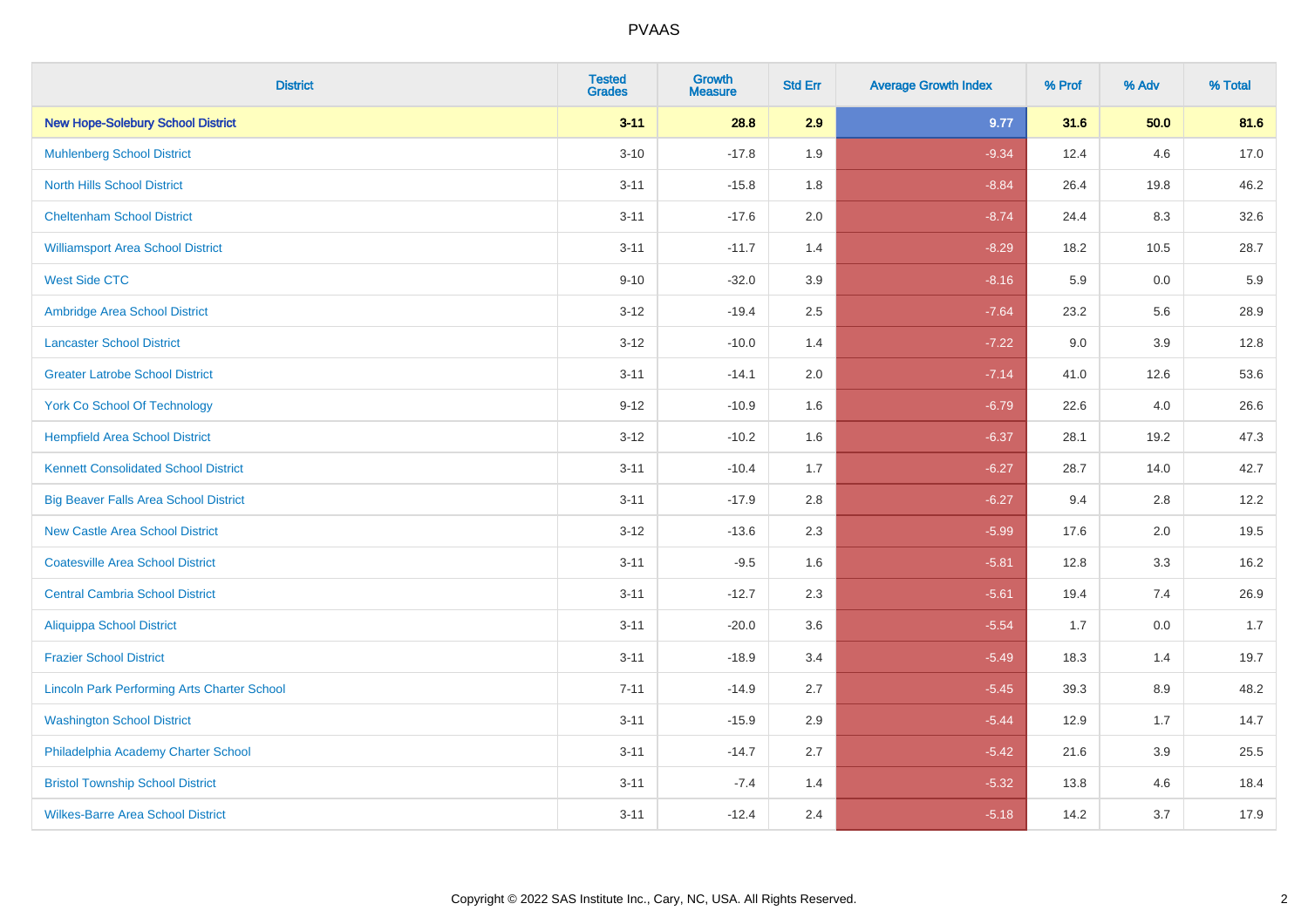| <b>District</b>                                   | <b>Tested</b><br><b>Grades</b> | <b>Growth</b><br><b>Measure</b> | <b>Std Err</b> | <b>Average Growth Index</b> | % Prof | % Adv   | % Total  |
|---------------------------------------------------|--------------------------------|---------------------------------|----------------|-----------------------------|--------|---------|----------|
| <b>New Hope-Solebury School District</b>          | $3 - 11$                       | 28.8                            | 2.9            | 9.77                        | 31.6   | 50.0    | 81.6     |
| <b>East Lycoming School District</b>              | $3 - 11$                       | $-10.9$                         | 2.1            | $-5.08$                     | 22.5   | 8.2     | $30.8\,$ |
| Meyersdale Area School District                   | $3 - 11$                       | $-16.1$                         | 3.3            | $-4.94$                     | 20.3   | 5.8     | 26.1     |
| <b>Trinity Area School District</b>               | $3 - 11$                       | $-8.7$                          | 1.8            | $-4.87$                     | 20.9   | 9.8     | 30.8     |
| <b>Executive Education Academy Charter School</b> | $3 - 10$                       | $-14.6$                         | 3.0            | $-4.81$                     | 8.5    | 1.2     | 9.8      |
| <b>Chartiers-Houston School District</b>          | $3 - 10$                       | $-16.5$                         | 3.5            | $-4.79$                     | 26.3   | $6.6\,$ | 32.9     |
| <b>West Mifflin Area School District</b>          | $3 - 12$                       | $-11.9$                         | 2.5            | $-4.77$                     | 15.9   | 4.0     | 19.9     |
| Lehigh Valley Charter High School For The Arts    | $9 - 10$                       | $-11.8$                         | 2.5            | $-4.76$                     | 28.9   | 5.7     | 34.6     |
| <b>Girard School District</b>                     | $3 - 11$                       | $-12.3$                         | 2.6            | $-4.76$                     | 29.7   | 18.9    | 48.6     |
| <b>Neshannock Township School District</b>        | $3 - 10$                       | $-12.5$                         | 2.7            | $-4.73$                     | 29.0   | 13.0    | 42.0     |
| <b>Fannett-Metal School District</b>              | $3 - 11$                       | $-22.3$                         | 4.8            | $-4.65$                     | 16.4   | 6.6     | 23.0     |
| <b>Derry Area School District</b>                 | $3 - 11$                       | $-11.8$                         | 2.6            | $-4.53$                     | 34.8   | 6.1     | 40.9     |
| <b>Northwestern School District</b>               | $3 - 11$                       | $-14.6$                         | 3.2            | $-4.51$                     | 32.5   | 13.7    | 46.2     |
| <b>Dunmore School District</b>                    | $3 - 11$                       | $-12.2$                         | 2.7            | $-4.51$                     | 15.0   | 5.3     | 20.4     |
| <b>Hanover Public School District</b>             | $3 - 11$                       | $-12.4$                         | 2.7            | $-4.50$                     | 22.7   | 6.2     | 28.9     |
| Jim Thorpe Area School District                   | $3 - 11$                       | $-10.9$                         | 2.4            | $-4.48$                     | 19.5   | $6.0\,$ | 25.5     |
| <b>Greenville Area School District</b>            | $3 - 11$                       | $-13.2$                         | 3.0            | $-4.45$                     | 32.1   | 4.6     | 36.7     |
| <b>Chambersburg Area School District</b>          | $3 - 11$                       | $-5.6$                          | 1.3            | $-4.42$                     | 24.2   | 15.2    | 39.4     |
| <b>General Mclane School District</b>             | $3 - 11$                       | $-10.7$                         | 2.4            | $-4.40$                     | 34.0   | 15.6    | 49.6     |
| <b>Big Spring School District</b>                 | $3 - 11$                       | $-9.8$                          | 2.3            | $-4.32$                     | 23.6   | 12.9    | 36.5     |
| <b>Interboro School District</b>                  | $3 - 12$                       | $-8.4$                          | 2.0            | $-4.27$                     | 27.6   | 6.4     | 34.1     |
| <b>Central Dauphin School District</b>            | $3 - 11$                       | $-5.2$                          | 1.2            | $-4.24$                     | 29.3   | 8.7     | 38.0     |
| <b>Chartiers Valley School District</b>           | $3 - 11$                       | $-9.1$                          | 2.1            | $-4.23$                     | 20.7   | 17.4    | 38.0     |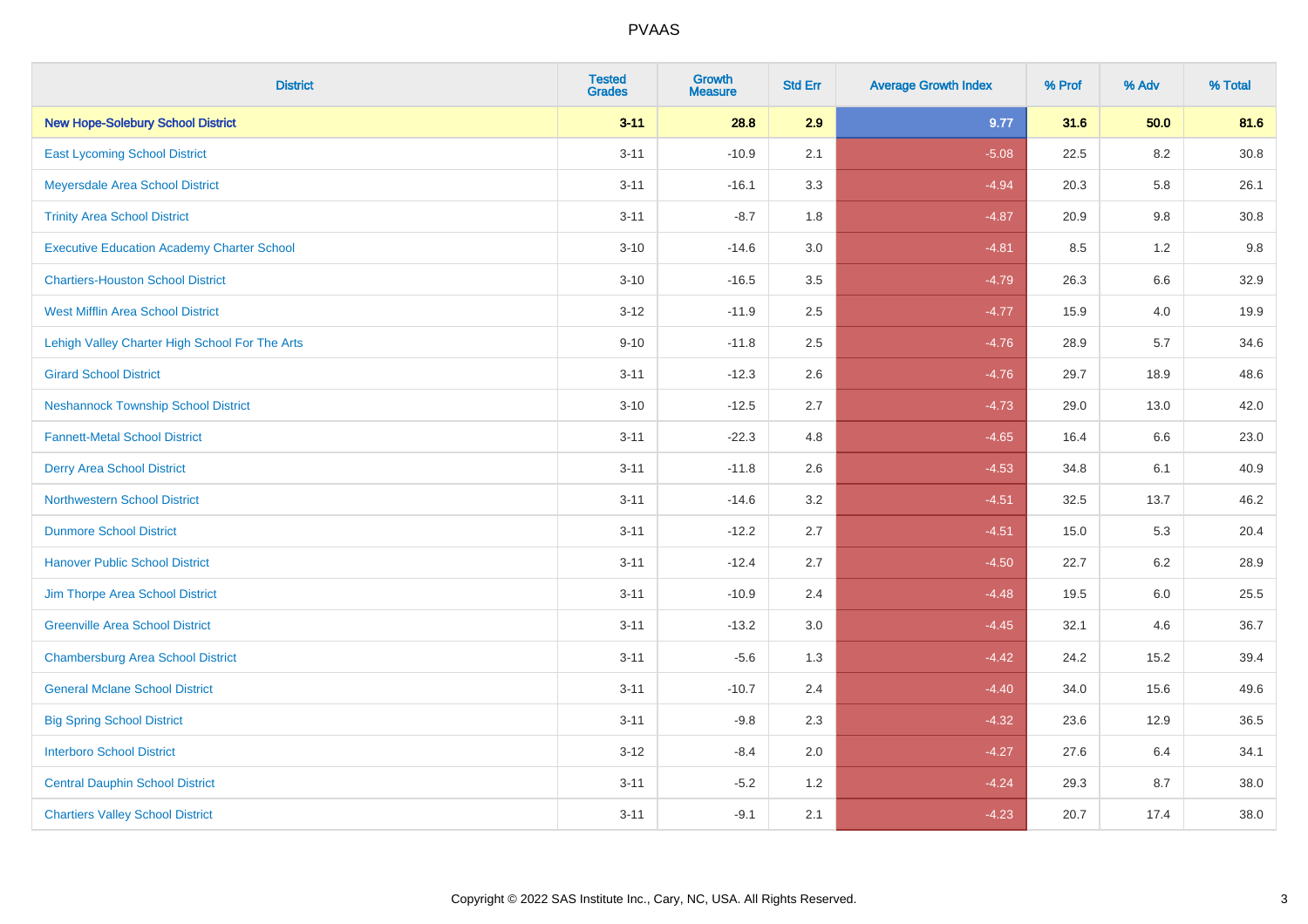| <b>District</b>                               | <b>Tested</b><br><b>Grades</b> | <b>Growth</b><br><b>Measure</b> | <b>Std Err</b> | <b>Average Growth Index</b> | % Prof | % Adv   | % Total |
|-----------------------------------------------|--------------------------------|---------------------------------|----------------|-----------------------------|--------|---------|---------|
| <b>New Hope-Solebury School District</b>      | $3 - 11$                       | 28.8                            | 2.9            | 9.77                        | 31.6   | 50.0    | 81.6    |
| <b>Central Fulton School District</b>         | $3 - 11$                       | $-13.3$                         | 3.2            | $-4.20$                     | 18.1   | 9.7     | 27.8    |
| <b>Williamsburg Community School District</b> | $3 - 11$                       | $-16.9$                         | 4.1            | $-4.14$                     | 22.4   | 0.0     | 22.4    |
| <b>Panther Valley School District</b>         | $3 - 12$                       | $-13.3$                         | 3.2            | $-4.10$                     | 31.5   | 4.1     | 35.6    |
| <b>Moniteau School District</b>               | $3 - 11$                       | $-11.8$                         | 2.9            | $-4.07$                     | 22.6   | $5.0\,$ | 27.6    |
| <b>Mid Valley School District</b>             | $3 - 10$                       | $-11.1$                         | 2.7            | $-4.07$                     | 28.3   | 8.1     | 36.4    |
| <b>Mcguffey School District</b>               | $3 - 11$                       | $-12.1$                         | 3.0            | $-4.06$                     | 12.8   | 5.9     | 18.6    |
| <b>Southmoreland School District</b>          | $3 - 11$                       | $-12.5$                         | 3.1            | $-4.04$                     | 33.3   | 15.5    | 48.8    |
| <b>Milton Area School District</b>            | $3 - 11$                       | $-10.1$                         | 2.5            | $-4.04$                     | 23.0   | 11.3    | 34.2    |
| <b>Scranton School District</b>               | $3 - 12$                       | $-10.1$                         | $2.5\,$        | $-4.04$                     | 20.0   | 7.7     | 27.7    |
| <b>Deer Lakes School District</b>             | $3 - 11$                       | $-10.0$                         | 2.5            | $-4.02$                     | 27.7   | 9.9     | 37.6    |
| <b>Ellwood City Area School District</b>      | $3 - 11$                       | $-12.5$                         | 3.1            | $-4.00$                     | 26.7   | 8.7     | 35.4    |
| <b>Plum Borough School District</b>           | $3 - 11$                       | $-9.4$                          | 2.4            | $-3.98$                     | 32.9   | 27.4    | 60.4    |
| <b>Windber Area School District</b>           | $3 - 11$                       | $-11.9$                         | 3.0            | $-3.94$                     | 41.0   | 10.3    | 51.3    |
| <b>Tussey Mountain School District</b>        | $3 - 12$                       | $-13.0$                         | 3.3            | $-3.93$                     | 11.1   | 3.2     | 14.3    |
| <b>Bethlehem Area School District</b>         | $3 - 11$                       | $-4.5$                          | 1.1            | $-3.91$                     | 20.4   | 11.3    | 31.7    |
| <b>Tacony Academy Charter School</b>          | $3 - 11$                       | $-12.9$                         | 3.3            | $-3.90$                     | 8.6    | 1.4     | 10.0    |
| <b>Grove City Area School District</b>        | $3 - 12$                       | $-8.8$                          | 2.3            | $-3.89$                     | 25.6   | 16.4    | 42.0    |
| <b>Pittston Area School District</b>          | $3 - 11$                       | $-8.2$                          | 2.2            | $-3.75$                     | 26.7   | 14.8    | 41.5    |
| <b>Mohawk Area School District</b>            | $3 - 11$                       | $-10.5$                         | 2.8            | $-3.75$                     | 35.1   | 10.6    | 45.7    |
| Jefferson County-Dubois AVTS                  | $9 - 11$                       | $-11.7$                         | 3.1            | $-3.72$                     | 17.6   | 2.8     | 20.4    |
| <b>Shade-Central City School District</b>     | $3 - 11$                       | $-14.6$                         | 4.0            | $-3.68$                     | 9.6    | $0.0\,$ | 9.6     |
| <b>Old Forge School District</b>              | $3 - 12$                       | $-11.3$                         | 3.1            | $-3.62$                     | 28.6   | 13.2    | 41.8    |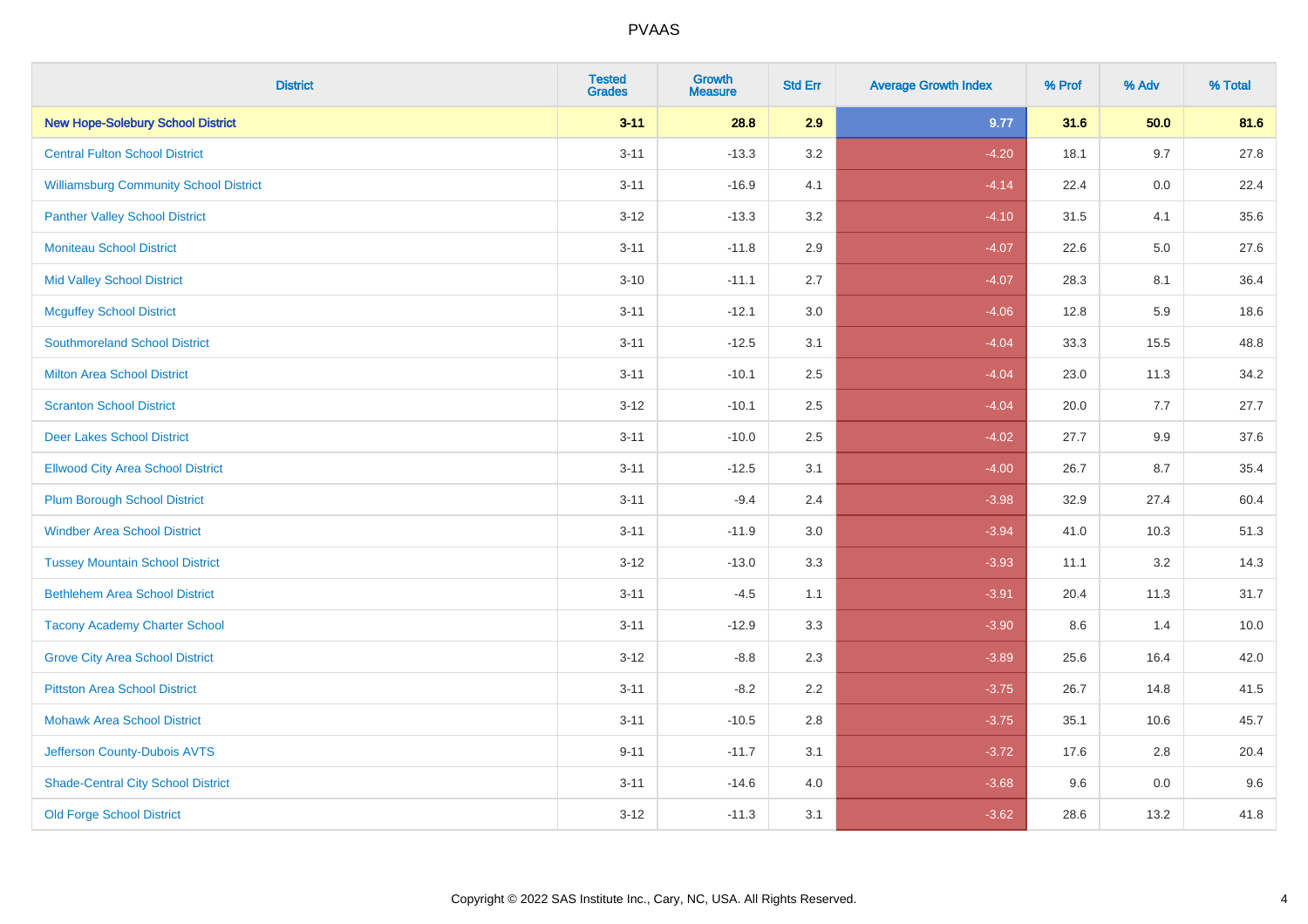| <b>District</b>                              | <b>Tested</b><br><b>Grades</b> | <b>Growth</b><br><b>Measure</b> | <b>Std Err</b> | <b>Average Growth Index</b> | % Prof | % Adv | % Total |
|----------------------------------------------|--------------------------------|---------------------------------|----------------|-----------------------------|--------|-------|---------|
| <b>New Hope-Solebury School District</b>     | $3 - 11$                       | 28.8                            | 2.9            | 9.77                        | 31.6   | 50.0  | 81.6    |
| <b>West York Area School District</b>        | $3 - 12$                       | $-9.8$                          | 2.7            | $-3.57$                     | 21.9   | 10.9  | 32.8    |
| Morrisville Borough School District          | $3 - 11$                       | $-13.1$                         | 3.7            | $-3.52$                     | 4.9    | 1.6   | 6.6     |
| Mechanicsburg Area School District           | $3 - 11$                       | $-5.7$                          | 1.6            | $-3.48$                     | 35.1   | 16.0  | 51.2    |
| <b>South Park School District</b>            | $3 - 11$                       | $-8.8$                          | 2.5            | $-3.46$                     | 28.1   | 17.0  | 45.2    |
| <b>Burgettstown Area School District</b>     | $3 - 11$                       | $-11.2$                         | 3.2            | $-3.46$                     | 16.0   | 2.7   | 18.7    |
| <b>Ligonier Valley School District</b>       | $3 - 11$                       | $-10.8$                         | 3.1            | $-3.43$                     | 34.1   | 5.8   | 39.9    |
| <b>Shikellamy School District</b>            | $3 - 10$                       | $-8.3$                          | 2.4            | $-3.42$                     | 20.8   | 18.5  | 39.2    |
| <b>Mount Carmel Area School District</b>     | $3 - 11$                       | $-7.9$                          | 2.3            | $-3.38$                     | 18.2   | 4.4   | 22.6    |
| <b>East Stroudsburg Area School District</b> | $3 - 11$                       | $-4.9$                          | 1.4            | $-3.38$                     | 22.7   | 12.5  | 35.2    |
| Lackawanna Trail School District             | $3 - 10$                       | $-11.0$                         | 3.3            | $-3.35$                     | 13.1   | 18.0  | 31.2    |
| <b>Riverview School District</b>             | $3 - 11$                       | $-13.0$                         | 4.0            | $-3.29$                     | 43.1   | 7.8   | 51.0    |
| Canon-Mcmillan School District               | $3 - 11$                       | $-5.0$                          | 1.5            | $-3.25$                     | 30.8   | 28.5  | 59.3    |
| <b>Somerset Area School District</b>         | $3 - 11$                       | $-7.6$                          | 2.4            | $-3.17$                     | 21.0   | 14.5  | 35.5    |
| <b>Parkland School District</b>              | $3 - 11$                       | $-3.7$                          | 1.2            | $-3.17$                     | 31.4   | 30.6  | 62.0    |
| <b>Montoursville Area School District</b>    | $3 - 12$                       | $-8.4$                          | 2.6            | $-3.17$                     | 38.8   | 18.2  | 57.0    |
| <b>Keystone Oaks School District</b>         | $3 - 11$                       | $-7.2$                          | 2.3            | $-3.14$                     | 30.0   | 11.1  | 41.0    |
| <b>Wissahickon School District</b>           | $3 - 10$                       | $-5.3$                          | 1.7            | $-3.14$                     | 27.5   | 29.0  | 56.6    |
| <b>Hanover Area School District</b>          | $3 - 11$                       | $-14.7$                         | 4.7            | $-3.13$                     | 12.1   | 3.0   | 15.2    |
| <b>Erie City School District</b>             | $3 - 12$                       | $-4.5$                          | 1.4            | $-3.09$                     | 13.4   | 6.7   | 20.1    |
| Jefferson-Morgan School District             | $3 - 10$                       | $-12.0$                         | 3.9            | $-3.09$                     | 28.6   | 6.1   | 34.7    |
| California Area School District              | $3 - 10$                       | $-13.7$                         | 4.5            | $-3.06$                     | 41.7   | 16.7  | 58.3    |
| <b>Greensburg Salem School District</b>      | $3 - 11$                       | $-6.9$                          | 2.2            | $-3.06$                     | 30.3   | 13.3  | 43.6    |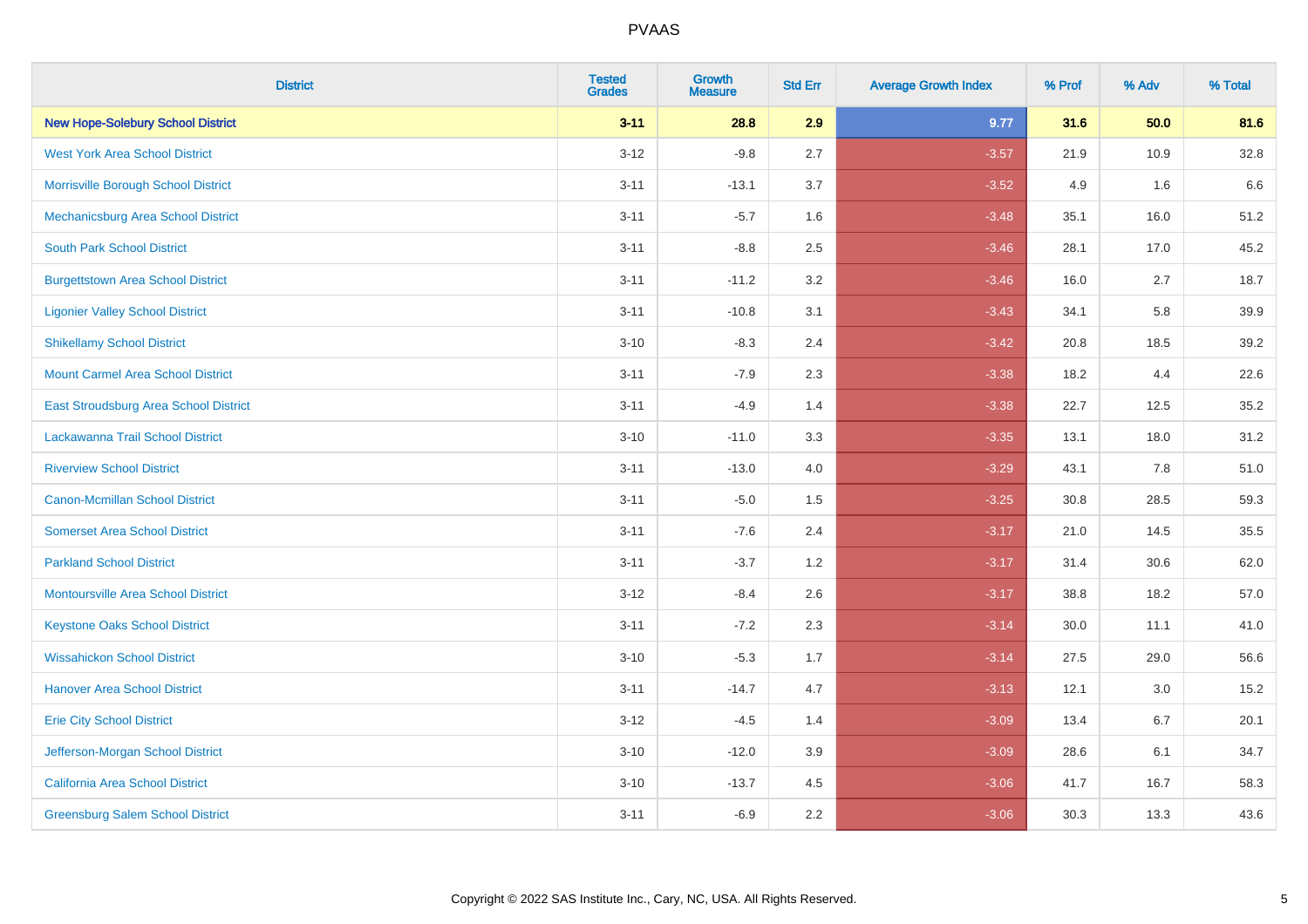| <b>District</b>                                | <b>Tested</b><br><b>Grades</b> | <b>Growth</b><br><b>Measure</b> | <b>Std Err</b> | <b>Average Growth Index</b> | % Prof | % Adv   | % Total |
|------------------------------------------------|--------------------------------|---------------------------------|----------------|-----------------------------|--------|---------|---------|
| <b>New Hope-Solebury School District</b>       | $3 - 11$                       | 28.8                            | 2.9            | 9.77                        | 31.6   | 50.0    | 81.6    |
| Imhotep Institute Charter High School          | $9 - 11$                       | $-17.6$                         | 5.8            | $-3.03$                     | 15.4   | 0.0     | 15.4    |
| Boys Latin Of Philadelphia Charter School      | $6 - 12$                       | $-8.0$                          | 2.7            | $-3.02$                     | 1.4    | 0.0     | 1.4     |
| <b>Gettysburg Area School District</b>         | $3 - 11$                       | $-6.0$                          | 2.0            | $-3.02$                     | 28.8   | 19.6    | 48.5    |
| <b>Corry Area School District</b>              | $3 - 11$                       | $-6.8$                          | 2.3            | $-3.01$                     | 24.0   | 8.8     | 32.8    |
| <b>Carlisle Area School District</b>           | $3 - 11$                       | $-5.2$                          | 1.7            | $-2.99$                     | 28.0   | 19.3    | 47.3    |
| <b>Montour School District</b>                 | $3 - 11$                       | $-6.1$                          | 2.1            | $-2.95$                     | 31.8   | 23.6    | 55.3    |
| <b>Baldwin-Whitehall School District</b>       | $3 - 11$                       | $-5.5$                          | 1.9            | $-2.93$                     | 32.0   | 14.7    | 46.7    |
| <b>Carbon Career &amp; Technical Institute</b> | $9 - 11$                       | $-9.3$                          | 3.2            | $-2.92$                     | 19.6   | 2.2     | 21.7    |
| Mifflinburg Area School District               | $3 - 11$                       | $-6.0$                          | 2.1            | $-2.87$                     | 32.7   | 13.3    | 46.0    |
| <b>Berwick Area School District</b>            | $3 - 11$                       | $-6.9$                          | 2.4            | $-2.84$                     | 22.3   | 11.5    | 33.8    |
| Southern Columbia Area School District         | $3 - 11$                       | $-8.5$                          | 3.0            | $-2.83$                     | 30.5   | 12.8    | 43.3    |
| <b>Innovative Arts Academy Charter School</b>  | $6 - 11$                       | $-7.2$                          | 2.5            | $-2.83$                     | 2.0    | 0.0     | $2.0\,$ |
| <b>Quakertown Community School District</b>    | $3 - 12$                       | $-4.3$                          | $1.5\,$        | $-2.79$                     | 33.8   | 20.1    | 53.8    |
| <b>Sharon City School District</b>             | $3 - 11$                       | $-6.5$                          | 2.3            | $-2.79$                     | 13.1   | $5.0\,$ | 18.1    |
| <b>Pottsgrove School District</b>              | $3 - 11$                       | $-5.5$                          | 2.0            | $-2.78$                     | 28.6   | 10.3    | 38.8    |
| <b>Clarion-Limestone Area School District</b>  | $3 - 12$                       | $-10.0$                         | 3.6            | $-2.76$                     | 28.3   | 20.0    | 48.3    |
| Selinsgrove Area School District               | $3 - 12$                       | $-5.7$                          | 2.1            | $-2.74$                     | 25.4   | 13.9    | 39.2    |
| Karns City Area School District                | $3 - 11$                       | $-7.2$                          | 2.6            | $-2.71$                     | 26.4   | 20.8    | 47.2    |
| <b>Eastern York School District</b>            | $3 - 11$                       | $-6.2$                          | 2.3            | $-2.70$                     | 27.8   | 18.5    | 46.4    |
| La Academia Partnership Charter School         | $6 - 11$                       | $-15.5$                         | 5.7            | $-2.70$                     | 2.3    | 0.0     | 2.3     |
| <b>Governor Mifflin School District</b>        | $3 - 11$                       | $-4.4$                          | 1.6            | $-2.69$                     | 30.3   | 7.7     | 38.0    |
| <b>Avonworth School District</b>               | $3 - 10$                       | $-6.2$                          | 2.3            | $-2.68$                     | 35.9   | 14.1    | 50.0    |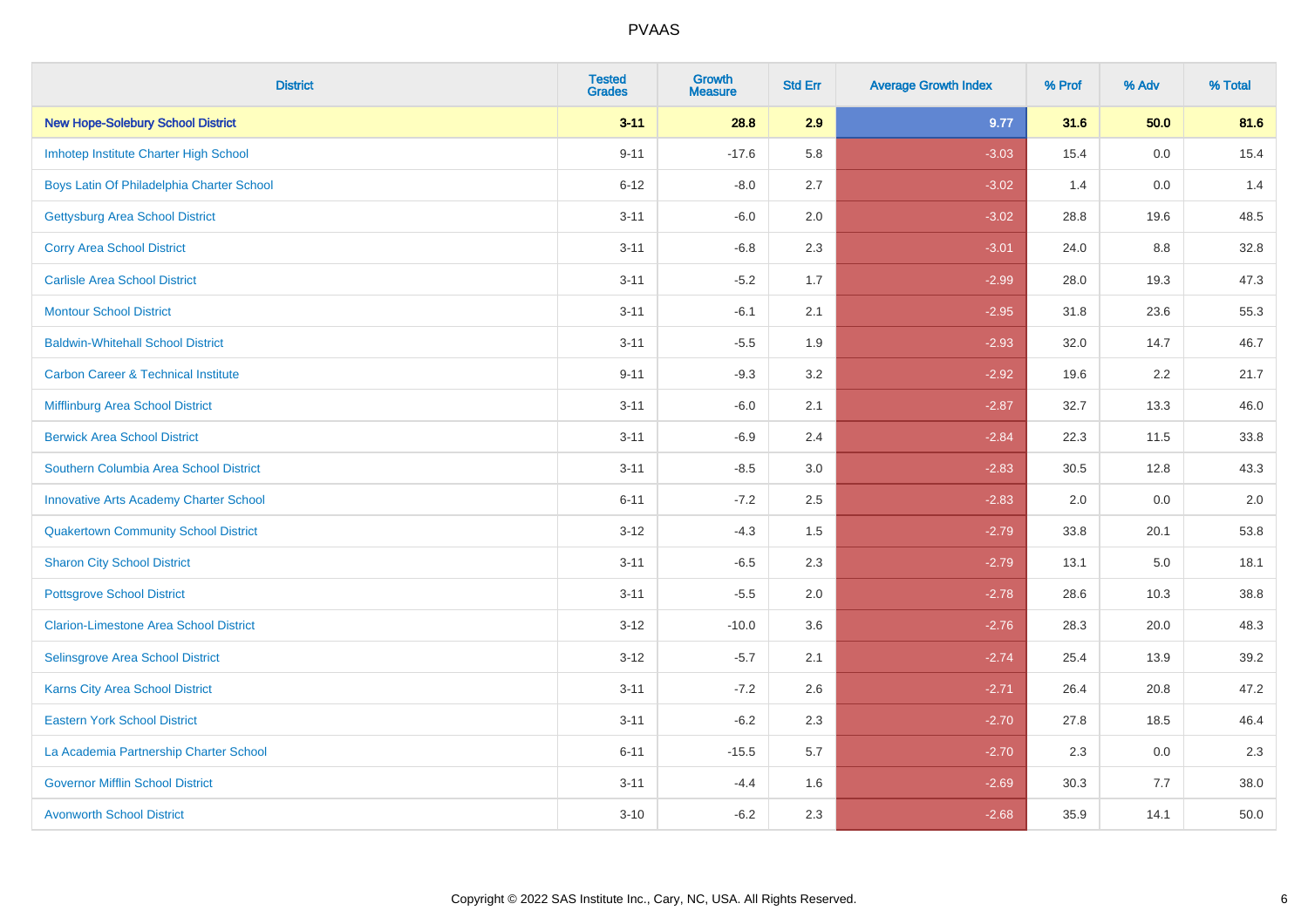| <b>District</b>                               | <b>Tested</b><br><b>Grades</b> | <b>Growth</b><br><b>Measure</b> | <b>Std Err</b> | <b>Average Growth Index</b> | % Prof | % Adv | % Total |
|-----------------------------------------------|--------------------------------|---------------------------------|----------------|-----------------------------|--------|-------|---------|
| <b>New Hope-Solebury School District</b>      | $3 - 11$                       | 28.8                            | 2.9            | 9.77                        | 31.6   | 50.0  | 81.6    |
| <b>Lawrence County CTC</b>                    | $10 - 11$                      | $-9.8$                          | 3.7            | $-2.68$                     | 7.3    | 0.0   | $7.3$   |
| <b>Blairsville-Saltsburg School District</b>  | $3 - 11$                       | $-7.5$                          | 2.8            | $-2.67$                     | 20.1   | 8.2   | 28.3    |
| <b>Connellsville Area School District</b>     | $3 - 11$                       | $-5.3$                          | 2.0            | $-2.67$                     | 24.2   | 5.0   | 29.1    |
| <b>Turkeyfoot Valley Area School District</b> | $3 - 12$                       | $-15.4$                         | 5.8            | $-2.66$                     | 3.8    | 3.8   | 7.6     |
| <b>Richland School District</b>               | $3 - 11$                       | $-6.9$                          | 2.6            | $-2.63$                     | 40.1   | 20.9  | 61.0    |
| <b>Bethel Park School District</b>            | $3 - 11$                       | $-4.4$                          | 1.7            | $-2.62$                     | 40.1   | 27.3  | 67.4    |
| <b>Union City Area School District</b>        | $3 - 12$                       | $-8.7$                          | 3.3            | $-2.59$                     | 29.7   | 10.9  | 40.6    |
| <b>Greater Nanticoke Area School District</b> | $3 - 12$                       | $-6.8$                          | 2.6            | $-2.58$                     | 15.2   | 8.9   | 24.1    |
| Catasauqua Area School District               | $3 - 12$                       | $-7.3$                          | 2.8            | $-2.58$                     | 27.1   | 11.2  | 38.3    |
| <b>Antietam School District</b>               | $3 - 10$                       | $-9.5$                          | 3.7            | $-2.57$                     | 20.9   | 1.5   | 22.4    |
| Columbia-Montour AVTS                         | $9 - 10$                       | $-7.1$                          | 2.8            | $-2.52$                     | 19.5   | 3.2   | 22.7    |
| Perseus House Charter School Of Excellence    | $6 - 11$                       | $-6.4$                          | 2.6            | $-2.50$                     | 0.9    | 0.0   | 0.9     |
| Pocono Mountain School District               | $3 - 12$                       | $-4.3$                          | 1.8            | $-2.43$                     | 35.5   | 17.1  | 52.6    |
| <b>Forbes Road School District</b>            | $3 - 11$                       | $-11.5$                         | 4.7            | $-2.43$                     | 23.1   | 10.3  | 33.3    |
| <b>Redbank Valley School District</b>         | $3 - 11$                       | $-7.5$                          | 3.1            | $-2.41$                     | 12.4   | 10.6  | 23.1    |
| <b>Wyoming Valley West School District</b>    | $3 - 11$                       | $-5.5$                          | 2.3            | $-2.38$                     | 22.2   | 9.2   | 31.4    |
| <b>Mount Pleasant Area School District</b>    | $3 - 11$                       | $-5.4$                          | 2.3            | $-2.37$                     | 33.3   | 8.7   | 42.0    |
| <b>Pottsville Area School District</b>        | $3 - 12$                       | $-4.9$                          | 2.1            | $-2.36$                     | 21.8   | 7.9   | 29.6    |
| Octorara Area School District                 | $3 - 11$                       | $-7.5$                          | 3.2            | $-2.35$                     | 26.1   | 17.0  | 43.2    |
| <b>City CHS</b>                               | $10 - 11$                      | $-5.6$                          | 2.4            | $-2.34$                     | 15.9   | 1.5   | 17.4    |
| <b>Jamestown Area School District</b>         | $3 - 11$                       | $-9.5$                          | 4.1            | $-2.33$                     | 41.5   | 4.9   | 46.3    |
| <b>Riverside School District</b>              | $3 - 11$                       | $-6.2$                          | 2.7            | $-2.33$                     | 20.8   | 17.0  | 37.7    |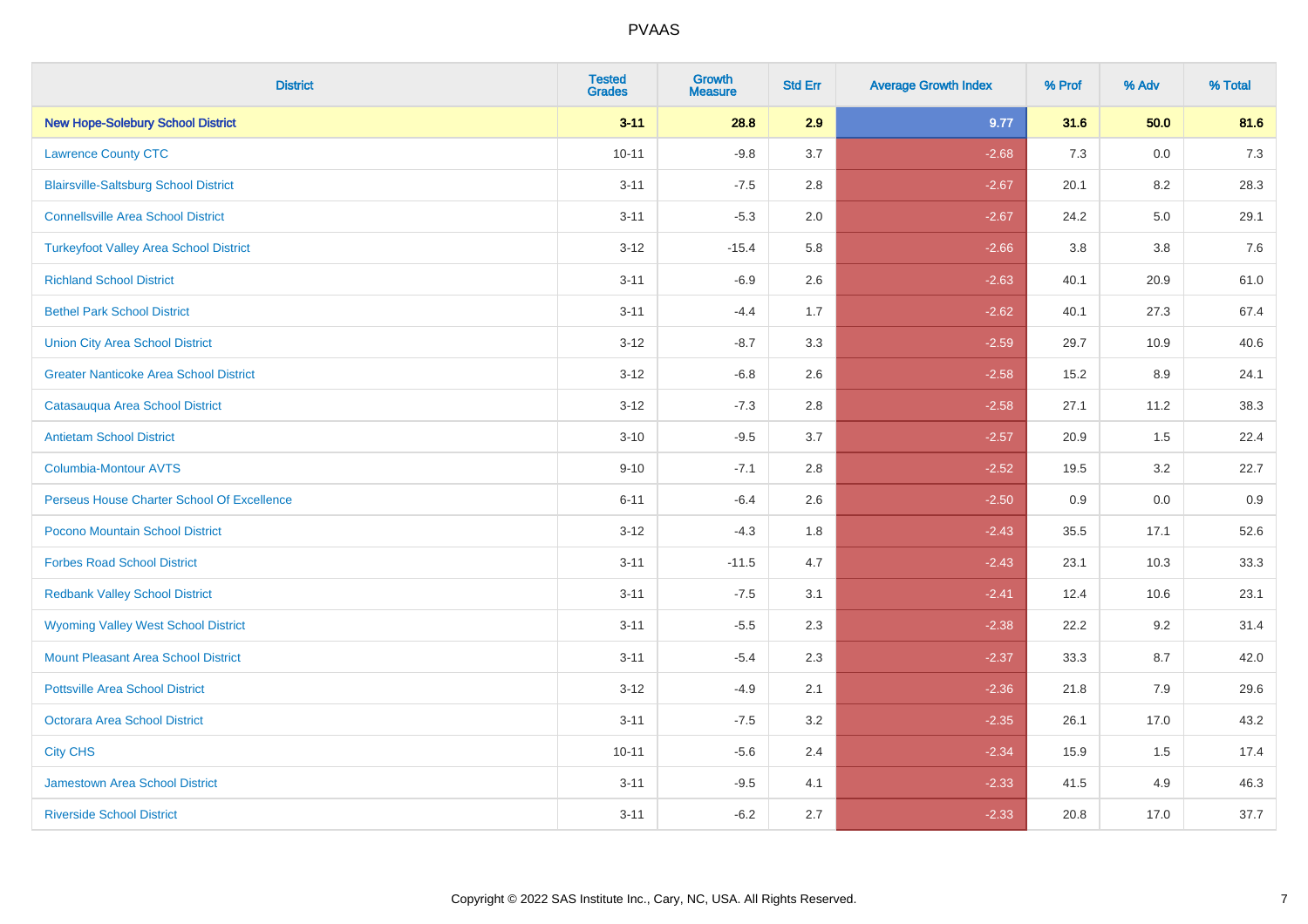| <b>District</b>                                                       | <b>Tested</b><br><b>Grades</b> | <b>Growth</b><br><b>Measure</b> | <b>Std Err</b> | <b>Average Growth Index</b> | % Prof | % Adv | % Total |
|-----------------------------------------------------------------------|--------------------------------|---------------------------------|----------------|-----------------------------|--------|-------|---------|
| <b>New Hope-Solebury School District</b>                              | $3 - 11$                       | 28.8                            | 2.9            | 9.77                        | 31.6   | 50.0  | 81.6    |
| <b>Commodore Perry School District</b>                                | $3 - 11$                       | $-10.4$                         | 4.5            | $-2.30$                     | 29.4   | 5.9   | 35.3    |
| <b>Carmichaels Area School District</b>                               | $3 - 10$                       | $-7.0$                          | 3.1            | $-2.30$                     | 17.8   | 9.6   | 27.4    |
| <b>Susquenita School District</b>                                     | $3 - 11$                       | $-5.9$                          | 2.6            | $-2.28$                     | 30.6   | 13.9  | 44.4    |
| <b>Achievement House Charter School</b>                               | $7 - 11$                       | $-8.2$                          | 3.6            | $-2.28$                     | 16.7   | 2.8   | 19.4    |
| <b>Owen J Roberts School District</b>                                 | $3 - 11$                       | $-3.5$                          | 1.5            | $-2.27$                     | 36.8   | 24.4  | 61.2    |
| <b>Yough School District</b>                                          | $3 - 10$                       | $-6.2$                          | 2.7            | $-2.27$                     | 28.9   | 8.8   | 37.7    |
| <b>Elizabeth Forward School District</b>                              | $3 - 11$                       | $-5.5$                          | 2.5            | $-2.25$                     | 32.2   | 12.8  | 45.0    |
| <b>Wyoming Area School District</b>                                   | $3 - 10$                       | $-5.5$                          | 2.5            | $-2.21$                     | 32.0   | 9.6   | 41.6    |
| <b>Western Beaver County School District</b>                          | $3 - 11$                       | $-9.3$                          | 4.2            | $-2.20$                     | 45.1   | 3.9   | 49.0    |
| <b>North Schuylkill School District</b>                               | $3 - 11$                       | $-4.7$                          | 2.2            | $-2.16$                     | 20.2   | 11.7  | 31.9    |
| <b>Elk Lake School District</b>                                       | $3 - 11$                       | $-6.1$                          | 2.9            | $-2.12$                     | 26.3   | 11.6  | 37.9    |
| <b>West Middlesex Area School District</b>                            | $3 - 10$                       | $-7.4$                          | 3.5            | $-2.11$                     | 32.0   | 9.6   | 41.6    |
| <b>Cambria Heights School District</b>                                | $3 - 10$                       | $-6.2$                          | 2.9            | $-2.11$                     | 25.0   | 13.0  | 38.0    |
| <b>East Allegheny School District</b>                                 | $3 - 11$                       | $-6.4$                          | 3.0            | $-2.11$                     | 21.0   | 7.4   | 28.4    |
| <b>Mastery Charter School - Gratz Campus</b>                          | $7 - 10$                       | $-9.5$                          | 4.6            | $-2.09$                     | 0.0    | 3.4   | 3.4     |
| <b>Wellsboro Area School District</b>                                 | $3 - 11$                       | $-6.3$                          | 3.0            | $-2.08$                     | 24.4   | 13.4  | 37.8    |
| <b>West Greene School District</b>                                    | $3 - 11$                       | $-8.1$                          | 3.9            | $-2.08$                     | 31.0   | 11.9  | 42.9    |
| <b>Boyertown Area School District</b>                                 | $3 - 11$                       | $-2.9$                          | 1.4            | $-2.06$                     | 30.8   | 22.6  | 53.4    |
| <b>Freedom Area School District</b>                                   | $3 - 11$                       | $-6.3$                          | 3.1            | $-2.04$                     | 22.9   | 8.4   | 31.3    |
| <b>Riverside Beaver County School District</b>                        | $3 - 11$                       | $-5.5$                          | 2.7            | $-2.03$                     | 35.8   | 23.2  | 59.0    |
| Preparatory Charter School Of Mathematics, Science, Tech, And Careers | $9 - 10$                       | $-5.1$                          | 2.5            | $-2.03$                     | 6.3    | 1.4   | 7.7     |
| <b>Bristol Borough School District</b>                                | $3-12$                         | $-5.9$                          | 2.9            | $-2.00$                     | 27.8   | 3.3   | 31.1    |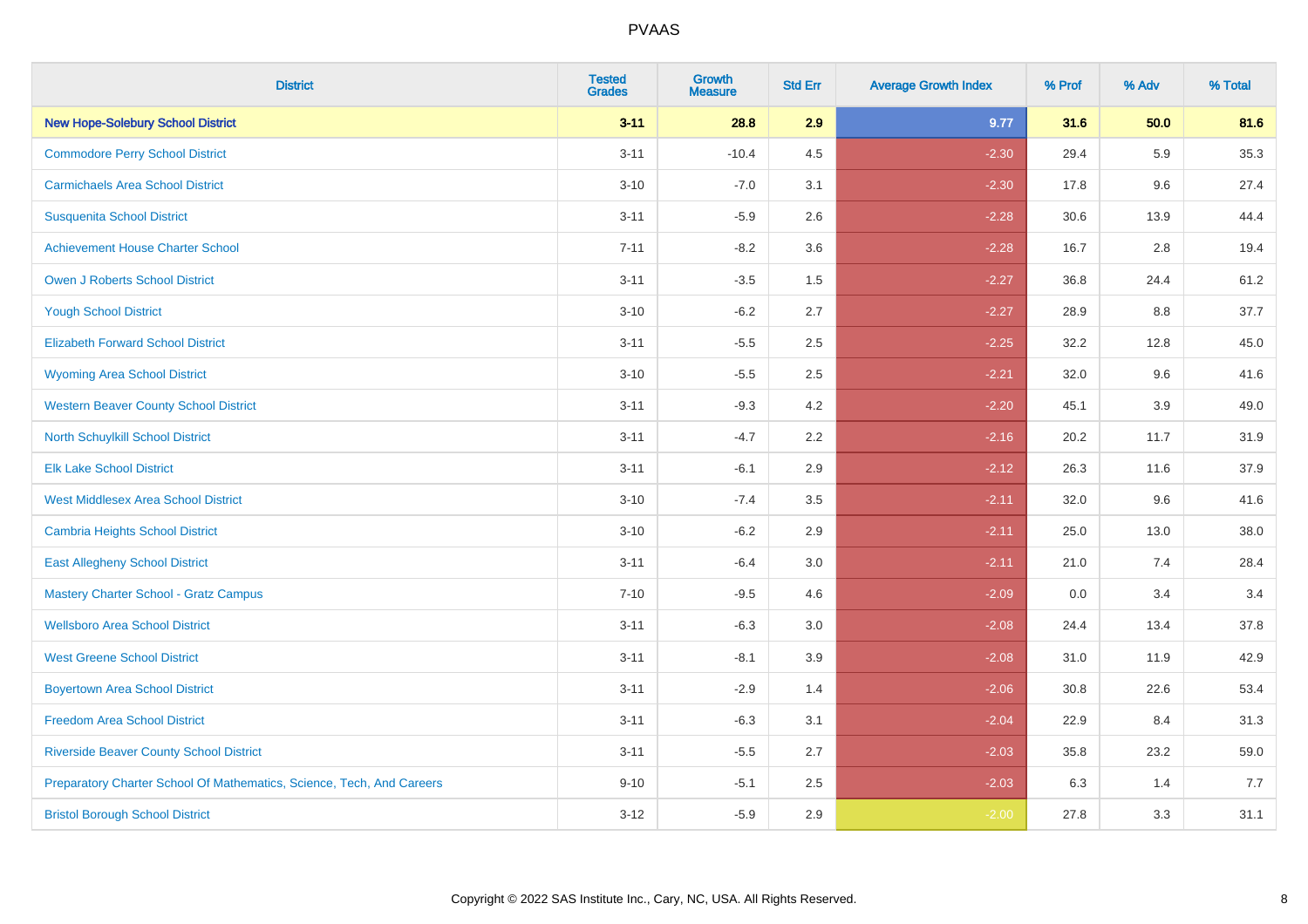| <b>District</b>                                        | <b>Tested</b><br><b>Grades</b> | <b>Growth</b><br><b>Measure</b> | <b>Std Err</b> | <b>Average Growth Index</b> | % Prof | % Adv | % Total |
|--------------------------------------------------------|--------------------------------|---------------------------------|----------------|-----------------------------|--------|-------|---------|
| <b>New Hope-Solebury School District</b>               | $3 - 11$                       | 28.8                            | 2.9            | 9.77                        | 31.6   | 50.0  | 81.6    |
| Lincoln Leadership Academy Charter School              | $3 - 12$                       | $-7.4$                          | 3.7            | $-1.99$                     | 6.4    | 2.1   | 8.5     |
| <b>Sto-Rox School District</b>                         | $3 - 10$                       | $-7.0$                          | 3.5            | $-1.99$                     | 3.2    | 0.0   | 3.2     |
| <b>Kiski Area School District</b>                      | $3 - 11$                       | $-4.0$                          | 2.0            | $-1.99$                     | 23.1   | 18.2  | 41.3    |
| <b>Titusville Area School District</b>                 | $3 - 11$                       | $-5.0$                          | 2.5            | $-1.98$                     | 26.5   | 6.8   | 33.3    |
| Lehigh Valley Academy Regional Charter School          | $3 - 11$                       | $-5.9$                          | 3.0            | $-1.98$                     | 20.0   | 7.7   | 27.7    |
| <b>North East School District</b>                      | $3 - 11$                       | $-5.3$                          | 2.7            | $-1.97$                     | 31.7   | 24.8  | 56.4    |
| <b>Schuylkill Haven Area School District</b>           | $3 - 11$                       | $-5.3$                          | 2.7            | $-1.96$                     | 22.2   | 11.6  | 33.8    |
| Southern Lehigh School District                        | $3 - 11$                       | $-4.1$                          | 2.1            | $-1.94$                     | 39.3   | 28.0  | 67.2    |
| <b>Millersburg Area School District</b>                | $3 - 11$                       | $-6.6$                          | 3.4            | $-1.92$                     | 24.1   | 10.3  | 34.5    |
| <b>Jenkintown School District</b>                      | $3 - 11$                       | $-7.9$                          | 4.1            | $-1.92$                     | 34.1   | 27.3  | 61.4    |
| <b>Chester Charter Scholars Academy Charter School</b> | $3 - 12$                       | $-6.2$                          | 3.3            | $-1.88$                     | 2.2    | 0.0   | 2.2     |
| Penn Cambria School District                           | $3 - 11$                       | $-4.5$                          | 2.4            | $-1.86$                     | 27.3   | 15.8  | 43.2    |
| <b>Montgomery Area School District</b>                 | $3 - 11$                       | $-5.8$                          | 3.2            | $-1.83$                     | 25.0   | 11.5  | 36.5    |
| <b>West Chester Area School District</b>               | $3 - 11$                       | $-2.1$                          | 1.2            | $-1.83$                     | 36.4   | 23.2  | 59.6    |
| <b>Westinghouse Arts Academy Charter School</b>        | $9 - 10$                       | $-6.0$                          | 3.3            | $-1.81$                     | 20.2   | 8.9   | 29.1    |
| <b>Pleasant Valley School District</b>                 | $3 - 11$                       | $-3.3$                          | 1.8            | $-1.80$                     | 28.5   | 10.4  | 39.0    |
| New Kensington-Arnold School District                  | $3 - 11$                       | $-5.8$                          | 3.2            | $-1.80$                     | 10.8   | 1.2   | 12.0    |
| Renaissance Academy Charter School                     | $3 - 11$                       | $-5.6$                          | 3.1            | $-1.79$                     | 28.4   | 18.5  | 46.9    |
| <b>Oxford Area School District</b>                     | $3 - 11$                       | $-3.1$                          | 1.8            | $-1.77$                     | 27.5   | 14.5  | 42.0    |
| Southern Huntingdon County School District             | $3 - 11$                       | $-5.9$                          | 3.4            | $-1.76$                     | 32.8   | 4.9   | 37.7    |
| <b>Union Area School District</b>                      | $3 - 11$                       | $-6.5$                          | 3.8            | $-1.70$                     | 30.6   | 12.2  | 42.9    |
| <b>Twin Valley School District</b>                     | $3 - 12$                       | $-3.2$                          | 1.9            | $-1.68$                     | 38.8   | 19.8  | 58.6    |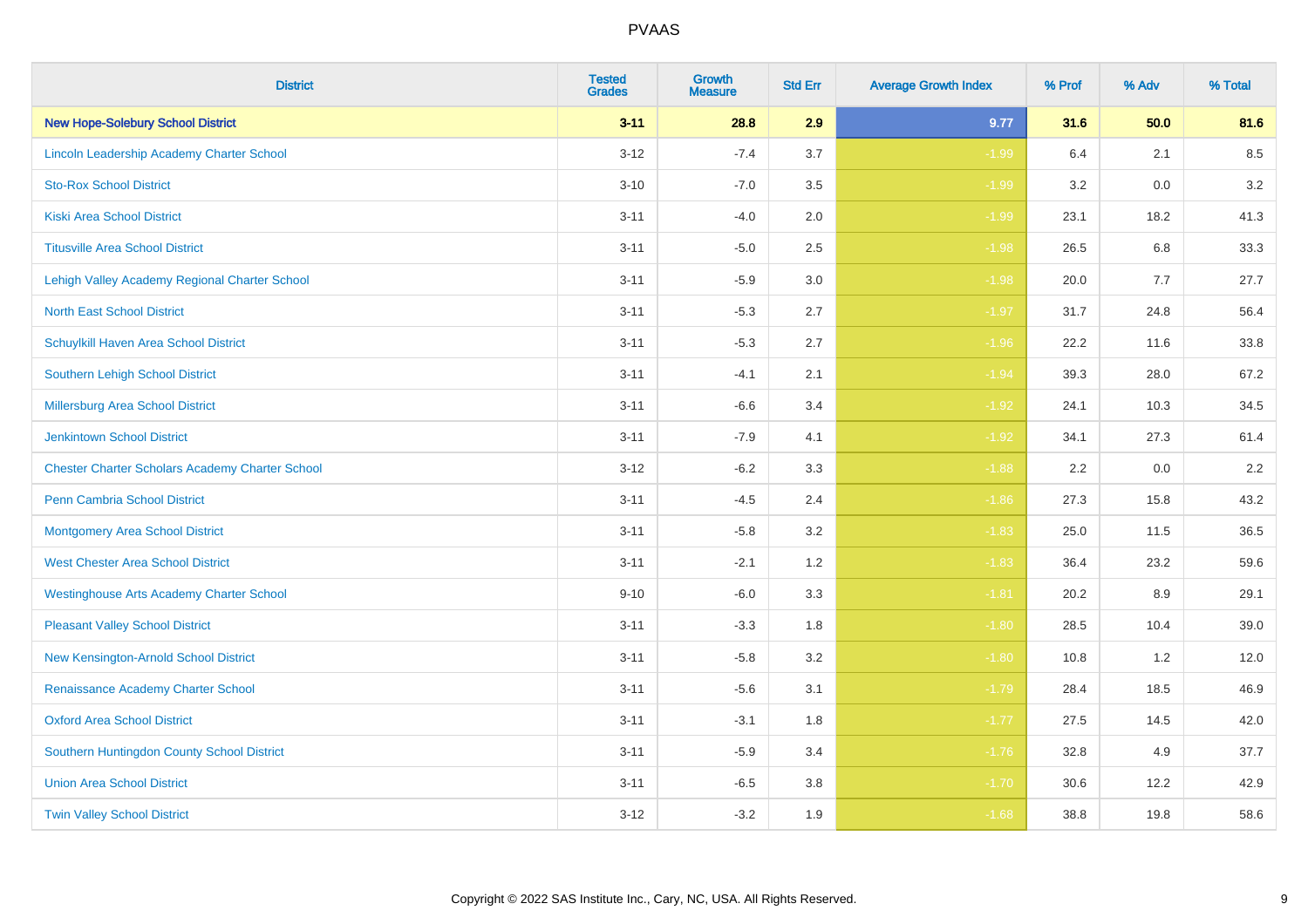| <b>District</b>                                   | <b>Tested</b><br><b>Grades</b> | <b>Growth</b><br><b>Measure</b> | <b>Std Err</b> | <b>Average Growth Index</b> | % Prof | % Adv | % Total |
|---------------------------------------------------|--------------------------------|---------------------------------|----------------|-----------------------------|--------|-------|---------|
| <b>New Hope-Solebury School District</b>          | $3 - 11$                       | 28.8                            | 2.9            | 9.77                        | 31.6   | 50.0  | 81.6    |
| <b>Dauphin County Technical School</b>            | $9 - 11$                       | $-3.9$                          | 2.3            | $-1.67$                     | 18.3   | 11.1  | 29.3    |
| <b>Environmental Charter School At Frick Park</b> | $3-9$                          | $-6.2$                          | 3.7            | $-1.67$                     | 25.9   | 3.4   | 29.3    |
| <b>Woodland Hills School District</b>             | $3 - 12$                       | $-4.2$                          | 2.5            | $-1.66$                     | 10.1   | 1.4   | 11.5    |
| Hatboro-Horsham School District                   | $3 - 11$                       | $-2.7$                          | 1.6            | $-1.65$                     | 27.9   | 17.9  | 45.8    |
| <b>Steelton-Highspire School District</b>         | $3 - 11$                       | $-5.3$                          | 3.2            | $-1.65$                     | 13.9   | 0.0   | 13.9    |
| <b>Hollidaysburg Area School District</b>         | $3 - 11$                       | $-2.7$                          | 1.6            | $-1.64$                     | 32.6   | 15.2  | 47.8    |
| <b>Laurel Highlands School District</b>           | $3 - 11$                       | $-3.8$                          | 2.3            | $-1.63$                     | 20.9   | 14.6  | 35.4    |
| Insight PA Cyber Charter School                   | $3 - 11$                       | $-9.4$                          | 5.8            | $-1.62$                     | 25.6   | 4.6   | 30.2    |
| <b>Slippery Rock Area School District</b>         | $3 - 11$                       | $-3.8$                          | 2.5            | $-1.56$                     | 30.8   | 21.9  | 52.7    |
| <b>Charleroi School District</b>                  | $3 - 11$                       | $-4.3$                          | 2.7            | $-1.55$                     | 22.2   | 15.9  | 38.1    |
| <b>Shanksville-Stonycreek School District</b>     | $3 - 10$                       | $-8.6$                          | 5.5            | $-1.55$                     | 17.6   | 23.5  | 41.2    |
| <b>Conemaugh Valley School District</b>           | $3 - 12$                       | $-6.3$                          | 4.1            | $-1.54$                     | 23.7   | 5.1   | 28.8    |
| <b>Nazareth Area School District</b>              | $3 - 11$                       | $-2.5$                          | 1.7            | $-1.53$                     | 29.2   | 24.6  | 53.8    |
| <b>Ridgway Area School District</b>               | $3 - 11$                       | $-6.1$                          | 4.0            | $-1.53$                     | 42.2   | 15.6  | 57.8    |
| <b>Universal Audenried Charter School</b>         | $9 - 11$                       | $-3.8$                          | 2.5            | $-1.53$                     | 3.0    | 0.5   | 3.5     |
| <b>Towanda Area School District</b>               | $3 - 11$                       | $-4.0$                          | 2.6            | $-1.52$                     | 24.8   | 9.9   | 34.8    |
| <b>Crestwood School District</b>                  | $3 - 11$                       | $-3.4$                          | 2.2            | $-1.52$                     | 33.1   | 21.7  | 54.9    |
| <b>Troy Area School District</b>                  | $3 - 10$                       | $-4.7$                          | 3.2            | $-1.46$                     | 22.8   | 16.5  | 39.2    |
| Salisbury-Elk Lick School District                | $3 - 11$                       | $-8.4$                          | 5.8            | $-1.45$                     | 33.3   | 5.6   | 38.9    |
| <b>Greater Johnstown School District</b>          | $3 - 11$                       | $-3.5$                          | 2.4            | $-1.45$                     | 10.3   | 1.3   | 11.5    |
| <b>Rochester Area School District</b>             | $3 - 11$                       | $-5.7$                          | 3.9            | $-1.45$                     | 14.9   | 2.1   | 17.0    |
| <b>Middletown Area School District</b>            | $3 - 11$                       | $-3.4$                          | 2.4            | $-1.44$                     | 34.3   | 15.2  | 49.4    |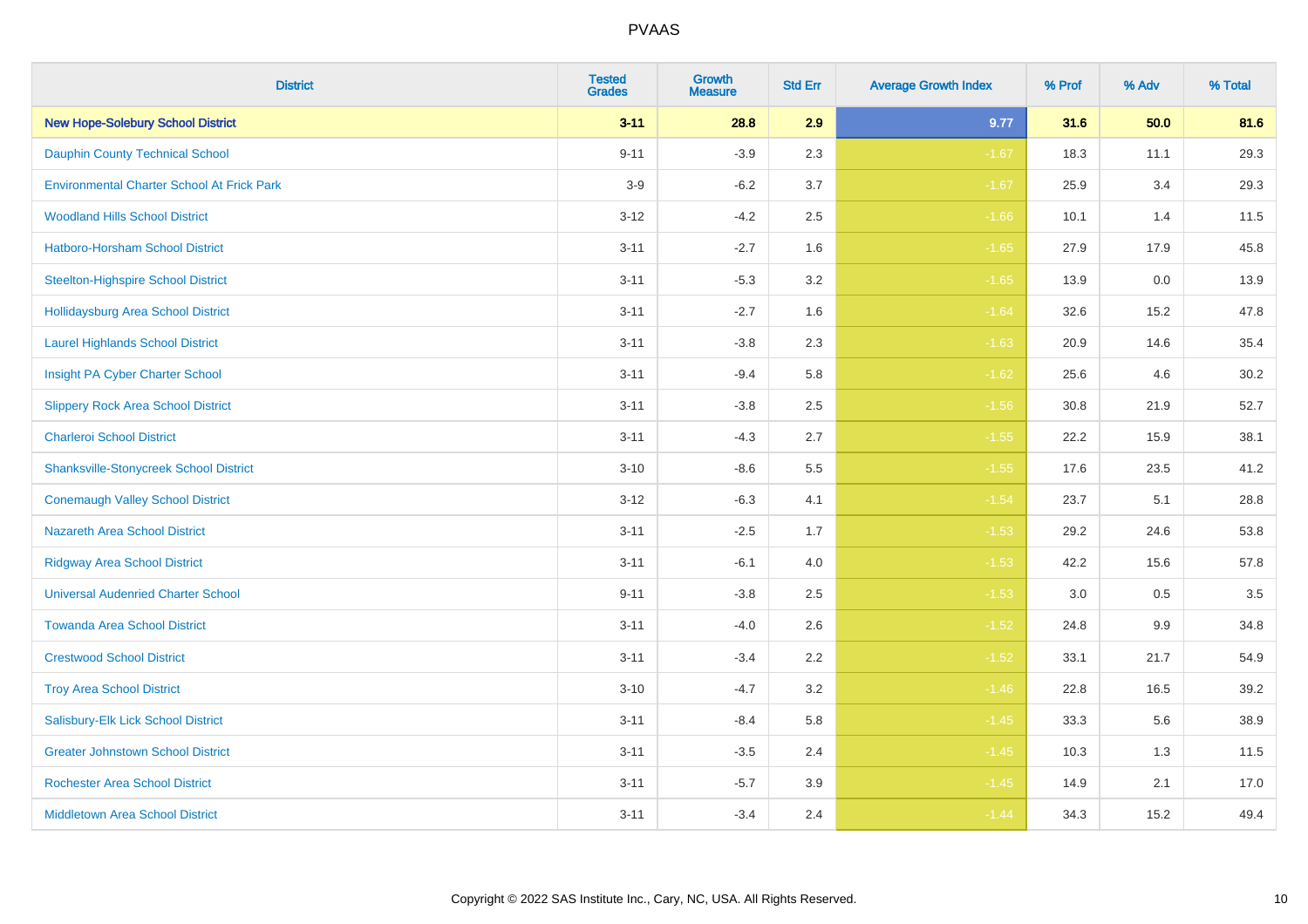| <b>District</b>                                 | <b>Tested</b><br><b>Grades</b> | Growth<br><b>Measure</b> | <b>Std Err</b> | <b>Average Growth Index</b> | % Prof | % Adv | % Total |
|-------------------------------------------------|--------------------------------|--------------------------|----------------|-----------------------------|--------|-------|---------|
| <b>New Hope-Solebury School District</b>        | $3 - 11$                       | 28.8                     | 2.9            | 9.77                        | 31.6   | 50.0  | 81.6    |
| <b>Weatherly Area School District</b>           | $3 - 11$                       | $-5.8$                   | 4.0            | $-1.44$                     | 32.1   | 8.9   | 41.1    |
| <b>Franklin Area School District</b>            | $3 - 11$                       | $-3.7$                   | 2.6            | $-1.43$                     | 30.5   | 5.9   | 36.4    |
| <b>Chester-Upland School District</b>           | $3 - 11$                       | $-3.6$                   | 2.6            | $-1.38$                     | 1.6    | 0.0   | 1.6     |
| <b>Dubois Area School District</b>              | $3 - 11$                       | $-2.8$                   | 2.0            | $-1.37$                     | 35.5   | 19.0  | 54.6    |
| <b>Northeast Bradford School District</b>       | $3 - 10$                       | $-5.0$                   | 3.7            | $-1.35$                     | 30.6   | 4.8   | 35.5    |
| <b>Rose Tree Media School District</b>          | $3 - 10$                       | $-2.8$                   | 2.1            | $-1.33$                     | 35.2   | 29.6  | 64.8    |
| <b>Southern Fulton School District</b>          | $3 - 11$                       | $-5.1$                   | 4.0            | $-1.29$                     | 21.7   | 13.0  | 34.8    |
| <b>Shenandoah Valley School District</b>        | $3 - 11$                       | $-4.5$                   | 3.5            | $-1.29$                     | 14.3   | 0.0   | 14.3    |
| <b>Bucks County Technical High School</b>       | $9 - 10$                       | $-2.9$                   | 2.2            | $-1.29$                     | 27.7   | 10.4  | 38.2    |
| <b>Keystone Education Center Charter School</b> | $3 - 12$                       | $-6.5$                   | 5.1            | $-1.28$                     | 0.0    | 0.0   | $0.0\,$ |
| <b>Springfield Township School District</b>     | $3 - 11$                       | $-3.9$                   | 3.1            | $-1.27$                     | 37.2   | 30.8  | 68.1    |
| <b>Propel Charter School-Homestead</b>          | $3 - 11$                       | $-5.0$                   | 3.9            | $-1.27$                     | 7.3    | 0.0   | 7.3     |
| <b>Millville Area School District</b>           | $3 - 12$                       | $-5.6$                   | 4.4            | $-1.26$                     | 31.4   | 11.4  | 42.9    |
| <b>Cornell School District</b>                  | $3 - 11$                       | $-5.5$                   | 4.6            | $-1.20$                     | 11.3   | 3.2   | 14.5    |
| <b>Susquehanna Community School District</b>    | $3 - 11$                       | $-4.5$                   | 3.8            | $-1.19$                     | 31.9   | 8.8   | 40.7    |
| <b>Shaler Area School District</b>              | $3 - 11$                       | $-2.1$                   | 1.8            | $-1.18$                     | 32.0   | 13.0  | 45.0    |
| <b>Beaver Area School District</b>              | $3 - 10$                       | $-3.0$                   | 2.5            | $-1.16$                     | 25.8   | 27.8  | 53.6    |
| Northwestern Lehigh School District             | $3 - 11$                       | $-2.4$                   | 2.1            | $-1.14$                     | 41.7   | 17.9  | 59.5    |
| Harmony Area School District                    | $3 - 10$                       | $-5.7$                   | 5.0            | $-1.13$                     | 33.3   | 0.0   | 33.3    |
| <b>Moshannon Valley School District</b>         | $3 - 10$                       | $-5.1$                   | 4.6            | $-1.12$                     | 25.0   | 12.5  | 37.5    |
| <b>Cameron County School District</b>           | $3 - 12$                       | $-5.0$                   | 4.4            | $-1.12$                     | 34.9   | 4.8   | 39.7    |
| <b>Mahanoy Area School District</b>             | $3 - 10$                       | $-3.4$                   | 3.1            | $-1.07$                     | 21.4   | 8.6   | 30.0    |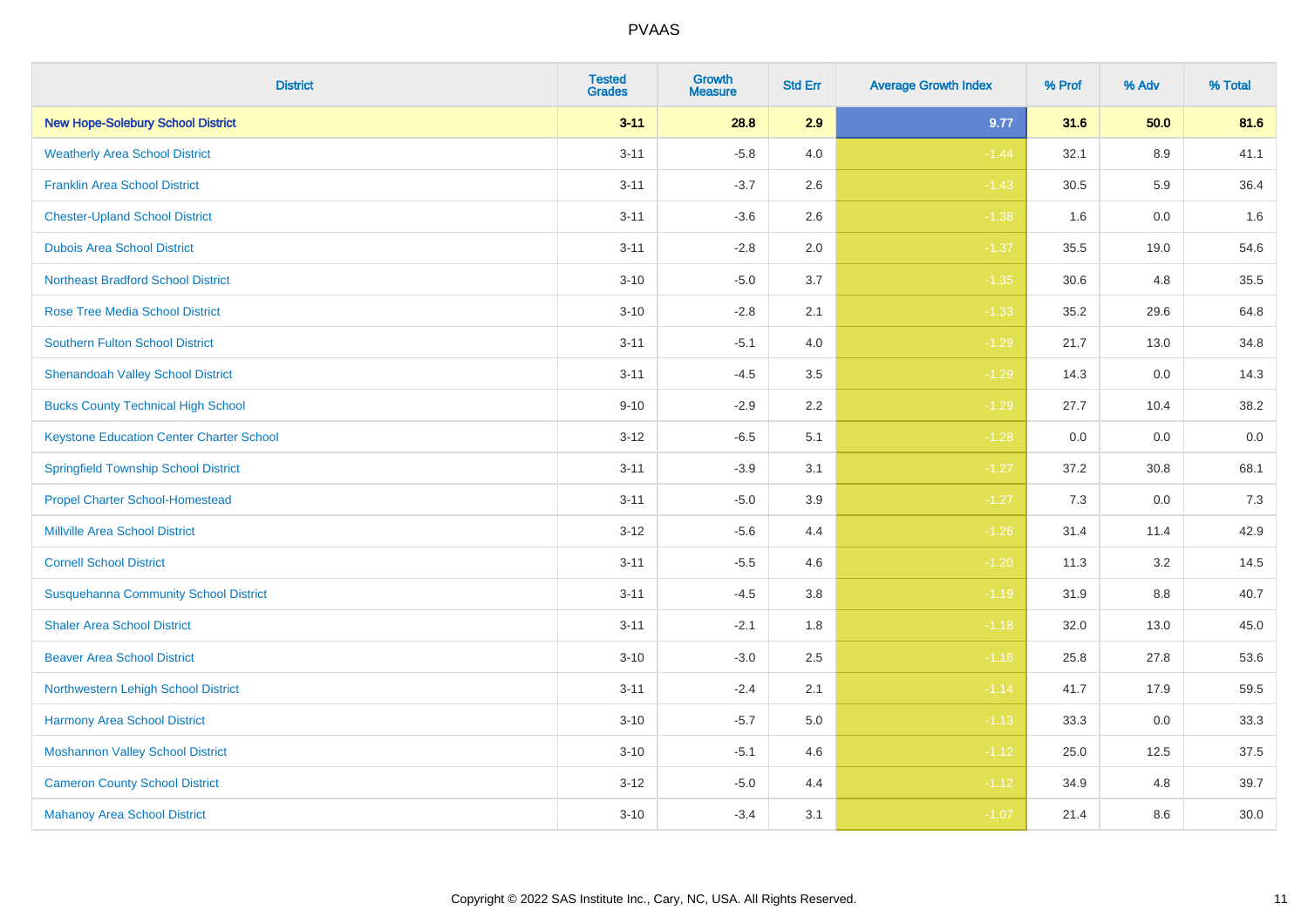| <b>District</b>                             | <b>Tested</b><br><b>Grades</b> | <b>Growth</b><br><b>Measure</b> | <b>Std Err</b> | <b>Average Growth Index</b> | % Prof | % Adv   | % Total |
|---------------------------------------------|--------------------------------|---------------------------------|----------------|-----------------------------|--------|---------|---------|
| <b>New Hope-Solebury School District</b>    | $3 - 11$                       | 28.8                            | 2.9            | 9.77                        | 31.6   | 50.0    | 81.6    |
| <b>Shamokin Area School District</b>        | $3 - 11$                       | $-2.6$                          | 2.5            | $-1.06$                     | 19.6   | $9.8\,$ | 29.3    |
| <b>Sugar Valley Rural Charter School</b>    | $3 - 11$                       | $-3.6$                          | 3.7            | $-0.98$                     | 10.3   | 0.0     | 10.3    |
| <b>Northwest Area School District</b>       | $3 - 10$                       | $-3.2$                          | 3.3            | $-0.97$                     | 30.4   | 13.0    | 43.5    |
| <b>KIPP Dubois Charter School</b>           | $9 - 10$                       | $-3.0$                          | 3.1            | $-0.95$                     | 10.0   | 0.0     | 10.0    |
| <b>Propel Charter School-Montour</b>        | $3 - 10$                       | $-3.4$                          | 3.6            | $-0.93$                     | 7.7    | 0.0     | 7.7     |
| <b>Wyomissing Area School District</b>      | $3 - 12$                       | $-2.4$                          | 2.6            | $-0.92$                     | 25.6   | 28.1    | 53.7    |
| <b>Conneaut School District</b>             | $3 - 12$                       | $-2.3$                          | 2.6            | $-0.91$                     | 27.4   | 9.7     | 37.1    |
| <b>Uniontown Area School District</b>       | $3 - 11$                       | $-2.8$                          | 3.1            | $-0.91$                     | 31.7   | 7.3     | 39.0    |
| <b>Mount Union Area School District</b>     | $3 - 10$                       | $-2.5$                          | 2.8            | $-0.89$                     | 19.8   | 5.8     | 25.6    |
| <b>Reynolds School District</b>             | $3 - 10$                       | $-3.0$                          | 3.5            | $-0.87$                     | 27.3   | 9.1     | 36.4    |
| Carbondale Area School District             | $3 - 10$                       | $-2.8$                          | 3.2            | $-0.87$                     | 27.5   | 2.9     | 30.4    |
| <b>Minersville Area School District</b>     | $3 - 11$                       | $-2.9$                          | 3.4            | $-0.86$                     | 27.4   | 9.7     | 37.1    |
| <b>Northgate School District</b>            | $3 - 11$                       | $-3.0$                          | 3.4            | $-0.85$                     | 35.6   | 6.8     | 42.4    |
| Mastery Charter School - Shoemaker Campus   | $7 - 10$                       | $-2.3$                          | 2.8            | $-0.81$                     | 10.1   | 3.7     | 13.8    |
| <b>Roberto Clemente Charter School</b>      | $3 - 12$                       | $-3.3$                          | 4.1            | $-0.79$                     | 22.7   | 4.6     | 27.3    |
| <b>Bradford Area School District</b>        | $3 - 12$                       | $-1.8$                          | 2.3            | $-0.79$                     | 31.2   | 16.7    | 47.9    |
| Urban Pathways 6-12 Charter School          | $6 - 11$                       | $-4.1$                          | 5.7            | $-0.72$                     | 0.0    | 0.0     | $0.0\,$ |
| <b>Albert Gallatin Area School District</b> | $3 - 11$                       | $-1.7$                          | 2.3            | $-0.72$                     | 31.9   | 20.7    | 52.7    |
| <b>Valley Grove School District</b>         | $3 - 10$                       | $-4.0$                          | 5.5            | $-0.72$                     | 68.4   | 15.8    | 84.2    |
| <b>Norwin School District</b>               | $3 - 11$                       | $-1.1$                          | 1.6            | $-0.70$                     | 37.7   | 27.6    | 65.2    |
| <b>Tri-Valley School District</b>           | $3 - 10$                       | $-2.7$                          | 3.9            | $-0.69$                     | 31.0   | 9.5     | 40.5    |
| <b>Monessen City School District</b>        | $3 - 10$                       | $-3.9$                          | 5.6            | $-0.69$                     | 21.0   | 10.5    | 31.6    |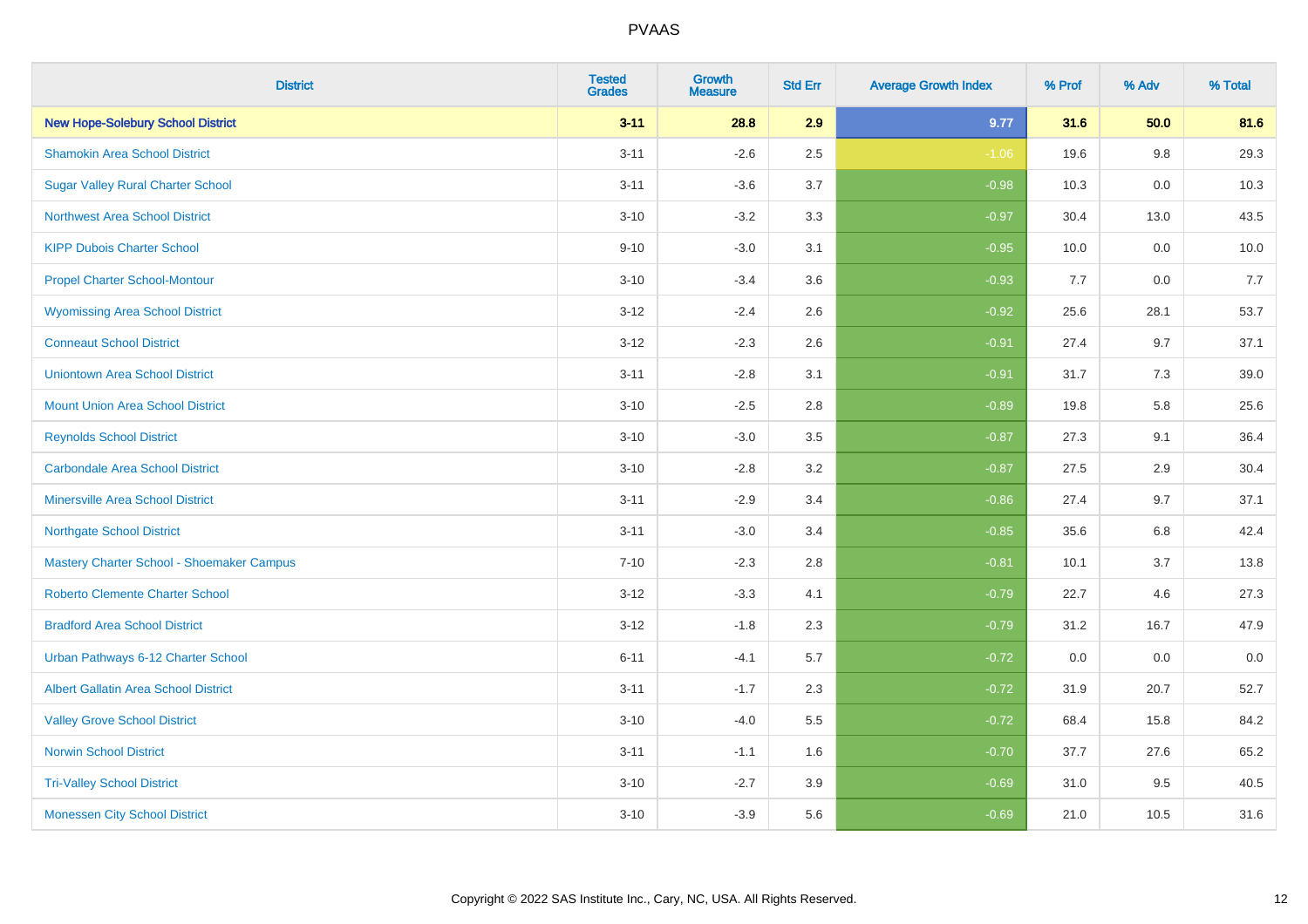| <b>District</b>                                         | <b>Tested</b><br><b>Grades</b> | <b>Growth</b><br><b>Measure</b> | <b>Std Err</b> | <b>Average Growth Index</b> | % Prof | % Adv | % Total |
|---------------------------------------------------------|--------------------------------|---------------------------------|----------------|-----------------------------|--------|-------|---------|
| <b>New Hope-Solebury School District</b>                | $3 - 11$                       | 28.8                            | 2.9            | 9.77                        | 31.6   | 50.0  | 81.6    |
| Northern Bedford County School District                 | $3 - 11$                       | $-2.3$                          | 3.3            | $-0.69$                     | 26.2   | 16.9  | 43.1    |
| <b>New Brighton Area School District</b>                | $3 - 11$                       | $-2.1$                          | 3.2            | $-0.65$                     | 31.5   | 11.1  | 42.6    |
| Propel Charter School - Braddock Hills                  | $3 - 11$                       | $-2.1$                          | 3.3            | $-0.63$                     | 4.8    | 3.2   | 8.1     |
| <b>Lebanon School District</b>                          | $3 - 11$                       | $-1.2$                          | 1.9            | $-0.63$                     | 15.2   | 6.4   | 21.6    |
| <b>Carlynton School District</b>                        | $3 - 11$                       | $-2.0$                          | 3.2            | $-0.62$                     | 27.9   | 5.2   | 33.1    |
| <b>Bangor Area School District</b>                      | $3 - 12$                       | $-1.2$                          | 2.0            | $-0.60$                     | 25.8   | 12.7  | 38.5    |
| <b>Exeter Township School District</b>                  | $3 - 11$                       | $-1.0$                          | 1.7            | $-0.58$                     | 27.2   | 15.6  | 42.8    |
| <b>South Eastern School District</b>                    | $3 - 11$                       | $-1.0$                          | 1.8            | $-0.55$                     | 36.4   | 17.1  | 53.5    |
| <b>Highlands School District</b>                        | $3 - 11$                       | $-1.3$                          | 2.3            | $-0.55$                     | 32.6   | 10.5  | 43.0    |
| <b>Penns Manor Area School District</b>                 | $3 - 12$                       | $-1.9$                          | 3.5            | $-0.55$                     | 24.2   | 3.8   | 28.0    |
| Center For Student Learning Charter School At Pennsbury | $6 - 12$                       | $-3.3$                          | 6.0            | $-0.55$                     | 23.1   | 0.0   | 23.1    |
| <b>Susq-Cyber Charter School</b>                        | $9 - 11$                       | $-3.2$                          | 5.8            | $-0.54$                     | 23.8   | 4.8   | 28.6    |
| <b>Southeastern Greene School District</b>              | $3 - 10$                       | $-2.3$                          | 4.4            | $-0.53$                     | 29.0   | 9.7   | 38.7    |
| <b>Lakeview School District</b>                         | $3 - 11$                       | $-1.9$                          | 3.5            | $-0.53$                     | 41.5   | 12.3  | 53.8    |
| <b>York Academy Regional Charter School</b>             | $3 - 11$                       | $-2.3$                          | 4.4            | $-0.52$                     | 23.5   | 2.0   | 25.5    |
| <b>Allegheny Valley School District</b>                 | $3 - 11$                       | $-1.9$                          | 3.9            | $-0.48$                     | 31.8   | 11.4  | 43.2    |
| <b>Schuylkill Valley School District</b>                | $3 - 11$                       | $-1.0$                          | 2.2            | $-0.47$                     | 29.8   | 20.2  | 50.0    |
| <b>Chichester School District</b>                       | $3 - 11$                       | $-1.8$                          | 4.2            | $-0.44$                     | 40.0   | 14.0  | 54.0    |
| <b>Farrell Area School District</b>                     | $3 - 11$                       | $-1.9$                          | 4.2            | $-0.44$                     | 9.3    | 11.6  | 20.9    |
| <b>Burrell School District</b>                          | $3 - 11$                       | $-1.5$                          | 3.3            | $-0.44$                     | 27.8   | 17.7  | 45.6    |
| <b>Forest Area School District</b>                      | $3 - 11$                       | $-1.8$                          | 4.7            | $-0.37$                     | 18.9   | 15.1  | 34.0    |
| <b>Westmont Hilltop School District</b>                 | $3 - 11$                       | $-1.0$                          | 2.8            | $-0.36$                     | 33.3   | 14.7  | 48.0    |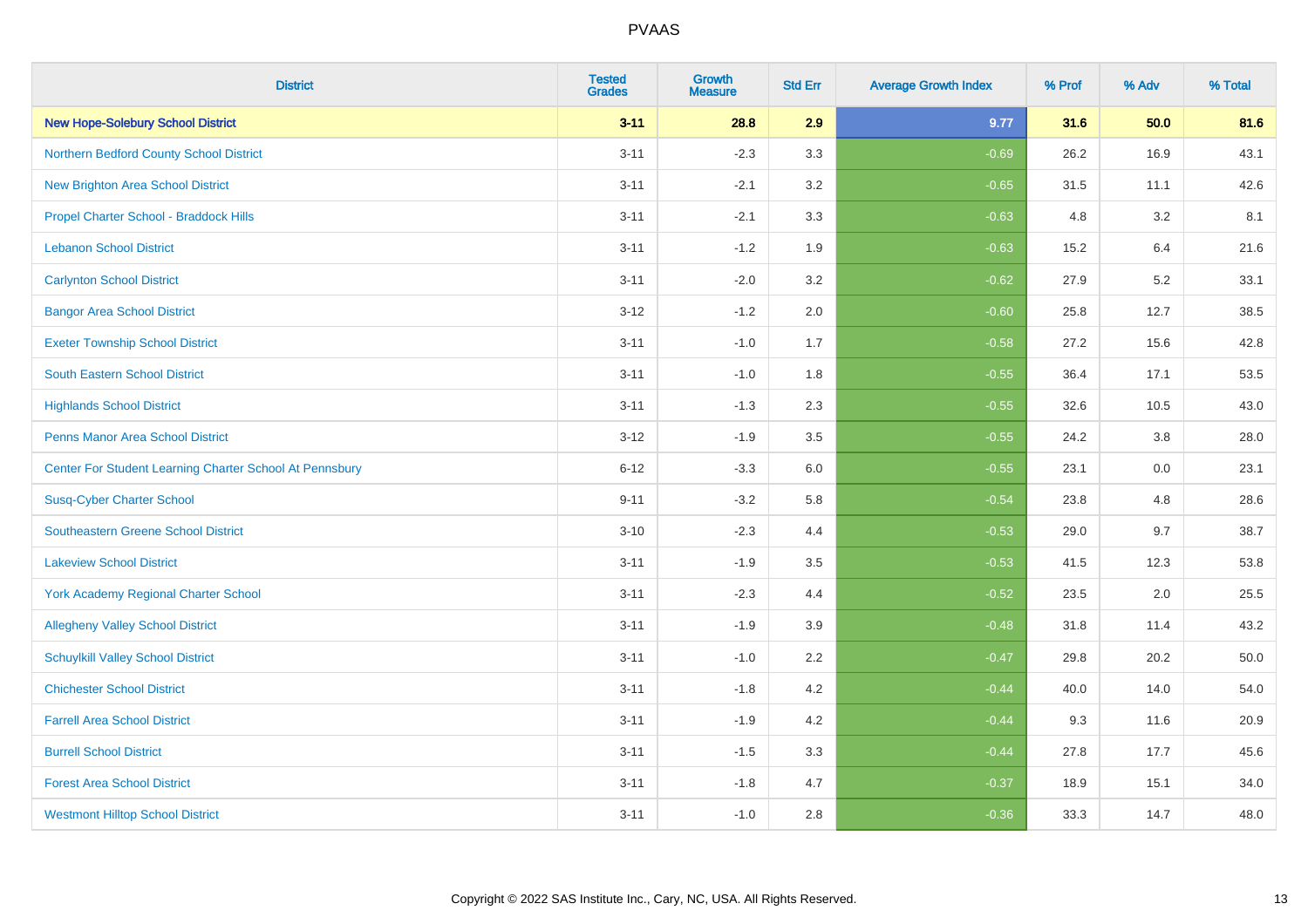| <b>District</b>                             | <b>Tested</b><br><b>Grades</b> | <b>Growth</b><br><b>Measure</b> | <b>Std Err</b> | <b>Average Growth Index</b> | % Prof | % Adv | % Total |
|---------------------------------------------|--------------------------------|---------------------------------|----------------|-----------------------------|--------|-------|---------|
| <b>New Hope-Solebury School District</b>    | $3 - 11$                       | 28.8                            | 2.9            | 9.77                        | 31.6   | 50.0  | 81.6    |
| <b>Pine Grove Area School District</b>      | $3 - 11$                       | $-1.1$                          | 3.0            | $-0.36$                     | 29.5   | 14.3  | 43.8    |
| <b>Everett Area School District</b>         | $3 - 11$                       | $-1.1$                          | 3.1            | $-0.34$                     | 34.2   | 13.2  | 47.4    |
| <b>MaST Community Charter School</b>        | $3 - 10$                       | $-0.9$                          | 2.5            | $-0.34$                     | 25.0   | 21.6  | 46.6    |
| <b>Clearfield Area School District</b>      | $3 - 10$                       | $-1.3$                          | 3.7            | $-0.34$                     | 43.9   | 24.6  | 68.4    |
| <b>Palmerton Area School District</b>       | $3 - 11$                       | $-0.9$                          | 2.7            | $-0.34$                     | 34.3   | 14.3  | 48.6    |
| <b>Forest City Regional School District</b> | $3 - 12$                       | $-1.2$                          | 3.6            | $-0.33$                     | 26.5   | 8.2   | 34.7    |
| <b>Clairton City School District</b>        | $3 - 11$                       | $-1.6$                          | 5.0            | $-0.32$                     | 3.8    | 0.5   | 4.4     |
| <b>Columbia Borough School District</b>     | $3 - 12$                       | $-1.1$                          | 3.6            | $-0.31$                     | 17.2   | 1.7   | 19.0    |
| Mastery Charter High School-Lenfest Campus  | $7 - 11$                       | $-1.8$                          | 5.8            | $-0.30$                     | 26.3   | 0.0   | 26.3    |
| South Allegheny School District             | $3 - 11$                       | $-0.9$                          | 3.1            | $-0.30$                     | 23.8   | 2.5   | 26.2    |
| <b>Northern Lebanon School District</b>     | $3 - 11$                       | $-0.7$                          | 2.3            | $-0.29$                     | 18.8   | 6.8   | 25.6    |
| <b>Cranberry Area School District</b>       | $3 - 12$                       | $-0.9$                          | 3.1            | $-0.29$                     | 25.5   | 9.7   | 35.2    |
| Ferndale Area School District               | $3 - 10$                       | $-1.1$                          | 4.1            | $-0.27$                     | 21.0   | 7.9   | 29.0    |
| <b>Blacklick Valley School District</b>     | $3 - 11$                       | $-0.9$                          | 3.9            | $-0.23$                     | 7.7    | 7.7   | 15.4    |
| <b>Evergreen Community Charter School</b>   | $6 - 11$                       | $-1.1$                          | 4.7            | $-0.23$                     | 34.6   | 26.9  | 61.5    |
| <b>Claysburg-Kimmel School District</b>     | $3 - 11$                       | $-1.2$                          | 5.2            | $-0.22$                     | 5.0    | 0.0   | $5.0$   |
| <b>Fort Cherry School District</b>          | $3 - 10$                       | $-0.7$                          | 3.1            | $-0.21$                     | 30.6   | 14.1  | 44.7    |
| Jeannette City School District              | $3 - 11$                       | $-0.7$                          | 3.4            | $-0.20$                     | 26.8   | 4.1   | 30.9    |
| South Side Area School District             | $3 - 11$                       | $-0.6$                          | 3.1            | $-0.19$                     | 24.0   | 28.0  | 52.0    |
| <b>Central Greene School District</b>       | $3 - 11$                       | $-0.4$                          | 2.5            | $-0.15$                     | 27.8   | 14.8  | 42.6    |
| <b>Greencastle-Antrim School District</b>   | $3 - 11$                       | $-0.3$                          | 2.0            | $-0.14$                     | 30.9   | 22.2  | 53.1    |
| <b>Portage Area School District</b>         | $3 - 10$                       | $-0.5$                          | 3.3            | $-0.14$                     | 27.0   | 20.6  | 47.6    |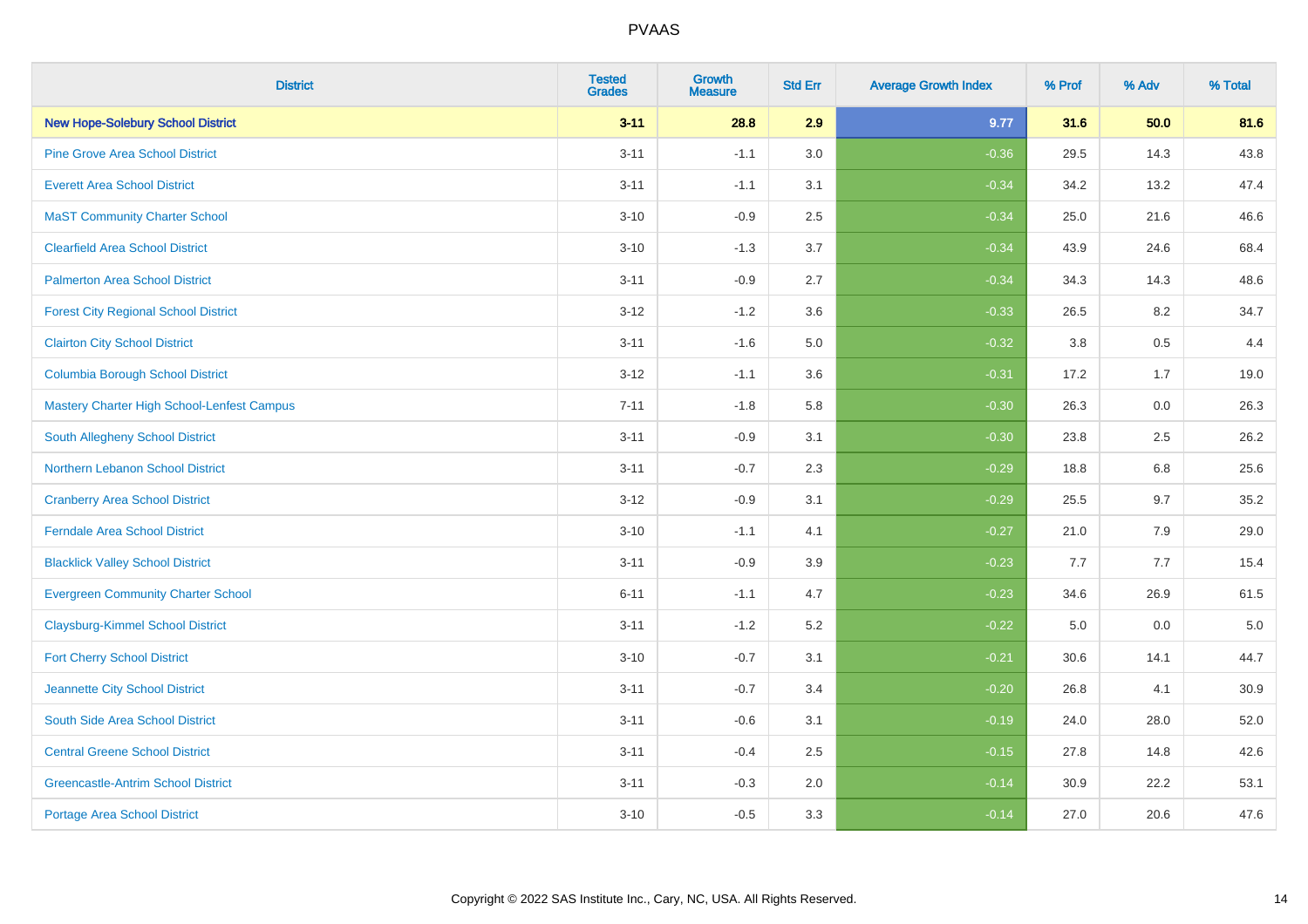| <b>District</b>                                  | <b>Tested</b><br><b>Grades</b> | <b>Growth</b><br><b>Measure</b> | <b>Std Err</b> | <b>Average Growth Index</b> | % Prof | % Adv | % Total |
|--------------------------------------------------|--------------------------------|---------------------------------|----------------|-----------------------------|--------|-------|---------|
| <b>New Hope-Solebury School District</b>         | $3 - 11$                       | 28.8                            | 2.9            | 9.77                        | 31.6   | 50.0  | 81.6    |
| <b>Otto-Eldred School District</b>               | $3 - 11$                       | $-0.5$                          | 3.5            | $-0.13$                     | 35.8   | 10.5  | 46.3    |
| <b>Fairfield Area School District</b>            | $3 - 11$                       | $-0.5$                          | 3.6            | $-0.13$                     | 43.9   | 6.1   | 50.0    |
| <b>Wilson Area School District</b>               | $3 - 11$                       | $-0.3$                          | 2.4            | $-0.12$                     | 35.4   | 14.6  | 50.0    |
| <b>Harrisburg City School District</b>           | $3 - 11$                       | $-0.2$                          | 2.0            | $-0.11$                     | 6.0    | 2.0   | 8.0     |
| <b>Brockway Area School District</b>             | $3 - 11$                       | $-0.4$                          | 3.5            | $-0.11$                     | 41.2   | 13.8  | 55.0    |
| Lehigh Career & Technical Institute              | $10 - 12$                      | $-0.7$                          | 6.3            | $-0.11$                     | 36.4   | 4.6   | 40.9    |
| <b>Freeport Area School District</b>             | $3 - 10$                       | $-0.2$                          | 2.1            | $-0.10$                     | 37.4   | 29.8  | 67.2    |
| <b>Northern Cambria School District</b>          | $3 - 11$                       | $-0.3$                          | 3.4            | $-0.09$                     | 26.5   | 1.2   | 27.7    |
| <b>Warren County School District</b>             | $3 - 11$                       | $-0.1$                          | 1.6            | $-0.06$                     | 26.7   | 9.7   | 36.4    |
| Southern Tioga School District                   | $3 - 11$                       | $-0.1$                          | 2.8            | $-0.03$                     | 26.3   | 10.3  | 36.6    |
| <b>Penn Hills School District</b>                | $3 - 11$                       | 0.0                             | 2.4            | 0.02                        | 18.4   | 7.1   | 25.6    |
| Community Academy Of Philadelphia Charter School | $3 - 11$                       | 0.1                             | 2.6            | 0.06                        | 9.7    | 2.6   | 12.4    |
| Altoona Area School District                     | $3 - 12$                       | 0.1                             | 1.5            | 0.07                        | 29.0   | 13.8  | 42.8    |
| <b>Central Columbia School District</b>          | $3 - 12$                       | 0.3                             | 2.3            | 0.12                        | 25.4   | 37.6  | 63.0    |
| <b>Garnet Valley School District</b>             | $3 - 10$                       | 0.2                             | 1.7            | 0.13                        | 34.9   | 26.4  | 61.3    |
| <b>Tidioute Community Charter School</b>         | $3 - 11$                       | 0.8                             | 4.4            | 0.19                        | 18.1   | 6.9   | 25.0    |
| <b>Tulpehocken Area School District</b>          | $3 - 12$                       | 1.0                             | 4.9            | 0.20                        | 11.5   | 23.1  | 34.6    |
| <b>Ridley School District</b>                    | $3 - 12$                       | 0.3                             | 1.6            | 0.21                        | 32.0   | 10.7  | 42.6    |
| <b>Hamburg Area School District</b>              | $3 - 11$                       | 0.6                             | 2.4            | 0.25                        | 28.0   | 15.5  | 43.6    |
| <b>Shippensburg Area School District</b>         | $3 - 11$                       | 0.5                             | 1.8            | 0.26                        | 23.5   | 22.8  | 46.3    |
| Jersey Shore Area School District                | $3 - 11$                       | 0.7                             | 2.5            | 0.27                        | 39.3   | 13.6  | 52.9    |
| <b>Marion Center Area School District</b>        | $3 - 10$                       | 0.8                             | 2.9            | 0.27                        | 23.3   | 11.1  | 34.4    |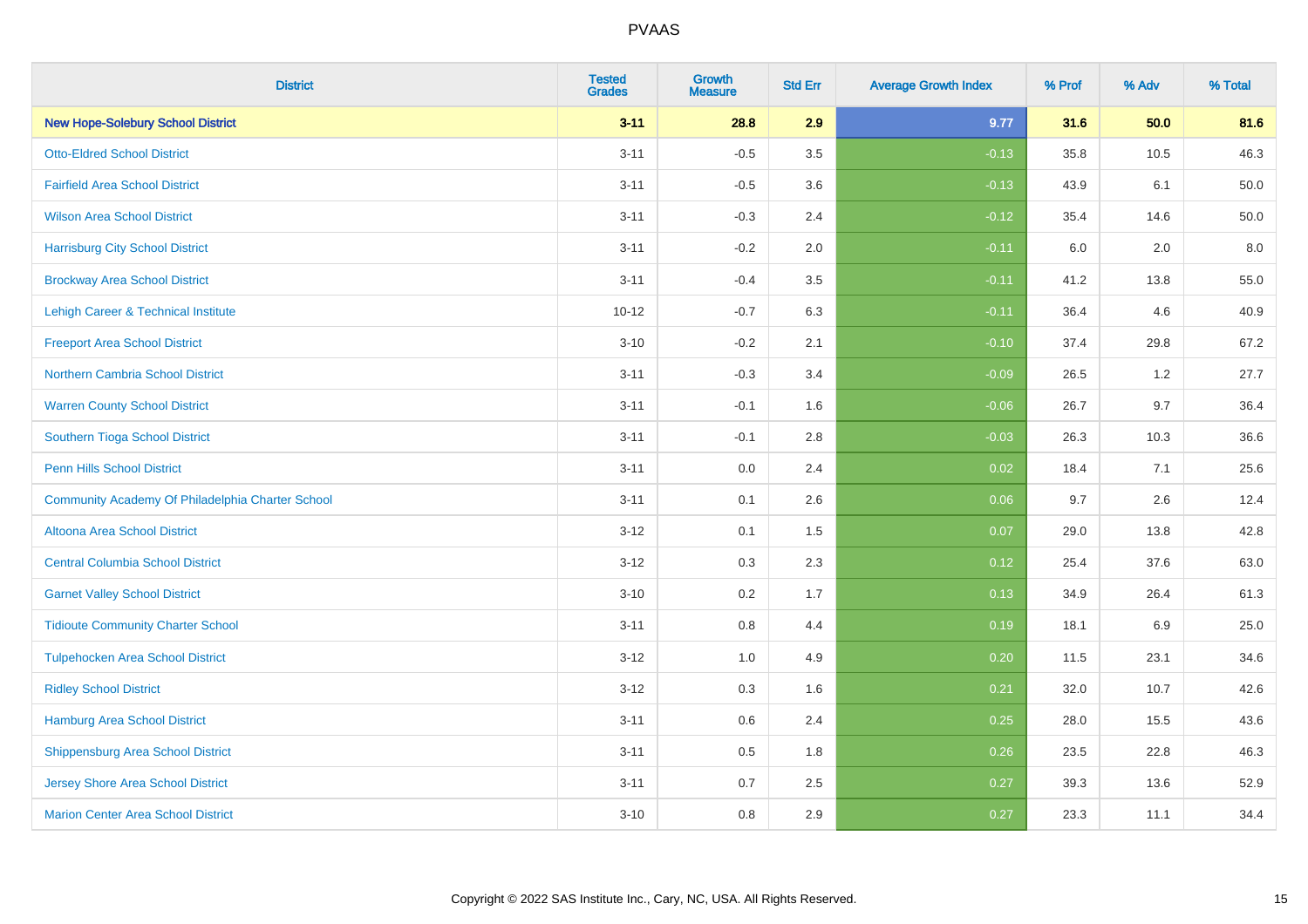| <b>District</b>                                    | <b>Tested</b><br><b>Grades</b> | <b>Growth</b><br><b>Measure</b> | <b>Std Err</b> | <b>Average Growth Index</b> | % Prof | % Adv | % Total |
|----------------------------------------------------|--------------------------------|---------------------------------|----------------|-----------------------------|--------|-------|---------|
| <b>New Hope-Solebury School District</b>           | $3 - 11$                       | 28.8                            | 2.9            | 9.77                        | 31.6   | 50.0  | 81.6    |
| <b>Tech Freire Charter School</b>                  | $9 - 11$                       | 0.7                             | 2.5            | 0.27                        | 3.6    | 0.0   | 3.6     |
| <b>New Foundations Charter School</b>              | $3 - 11$                       | 0.6                             | 2.2            | 0.29                        | 22.4   | 4.0   | 26.4    |
| South Williamsport Area School District            | $3 - 10$                       | 0.9                             | 3.1            | 0.31                        | 38.4   | 11.6  | 50.0    |
| <b>Hopewell Area School District</b>               | $3 - 11$                       | 0.8                             | 2.6            | 0.31                        | 34.5   | 12.4  | 46.9    |
| <b>Wilson School District</b>                      | $3 - 12$                       | $0.5\,$                         | 1.5            | 0.32                        | 30.4   | 25.5  | 55.9    |
| <b>Avella Area School District</b>                 | $3 - 12$                       | 1.6                             | 4.7            | 0.34                        | 34.8   | 7.2   | 42.0    |
| <b>North Star School District</b>                  | $3 - 11$                       | 1.1                             | 3.3            | 0.34                        | 26.2   | 20.0  | 46.2    |
| <b>Wattsburg Area School District</b>              | $3 - 11$                       | 1.0                             | 2.7            | 0.36                        | 20.4   | 12.4  | 32.7    |
| <b>Upper Adams School District</b>                 | $3 - 11$                       | $0.9\,$                         | 2.5            | 0.37                        | 33.0   | 17.0  | 50.0    |
| Pennsylvania Cyber Charter School                  | $3 - 11$                       | 0.6                             | 1.5            | 0.37                        | 20.8   | 8.1   | 28.9    |
| <b>Reach Cyber Charter School</b>                  | $3 - 11$                       | 1.4                             | 3.6            | 0.40                        | 32.9   | 15.2  | 48.1    |
| <b>Austin Area School District</b>                 | $3 - 11$                       | 2.6                             | 6.0            | 0.43                        | 25.0   | 18.8  | 43.8    |
| <b>Brentwood Borough School District</b>           | $3 - 11$                       | 1.3                             | 3.0            | 0.44                        | 20.2   | 16.0  | 36.2    |
| <b>MaST Community Charter School II</b>            | $3 - 10$                       | 1.4                             | 3.0            | 0.45                        | 16.1   | 4.6   | 20.7    |
| Philadelphia Electrical & Tech Charter High School | $10 - 10$                      | 1.2                             | 2.6            | 0.45                        | 0.9    | 0.0   | 0.9     |
| <b>Annville-Cleona School District</b>             | $3 - 12$                       | 1.1                             | 2.4            | 0.45                        | 34.8   | 13.6  | 48.5    |
| Daniel Boone Area School District                  | $3 - 12$                       | 0.9                             | 1.9            | 0.46                        | 28.9   | 22.0  | 51.0    |
| Juniata Valley School District                     | $3 - 11$                       | 1.6                             | 3.2            | 0.51                        | 23.1   | 9.4   | 32.5    |
| Shenango Area School District                      | $3 - 11$                       | 1.7                             | 3.2            | 0.52                        | 41.4   | 13.8  | 55.3    |
| <b>Seneca Valley School District</b>               | $3 - 11$                       | $0.8\,$                         | 1.4            | 0.54                        | 40.6   | 25.2  | 65.8    |
| <b>Oley Valley School District</b>                 | $3 - 11$                       | 1.4                             | 2.4            | 0.56                        | 37.4   | 23.9  | 61.4    |
| <b>Upper Moreland Township School District</b>     | $3 - 11$                       | 1.1                             | 2.0            | 0.56                        | 24.8   | 26.6  | 51.3    |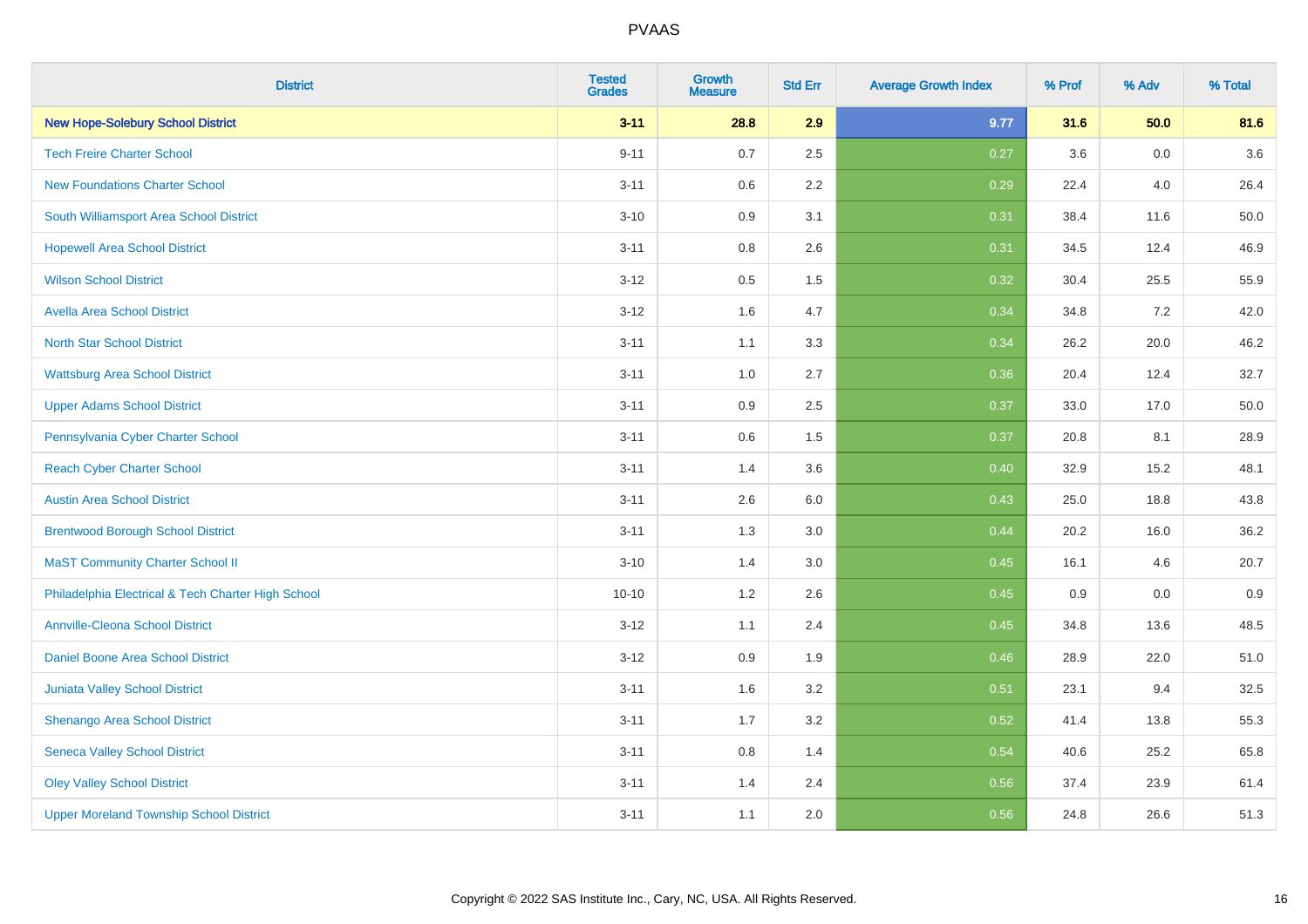| <b>District</b>                                | <b>Tested</b><br><b>Grades</b> | <b>Growth</b><br><b>Measure</b> | <b>Std Err</b> | <b>Average Growth Index</b> | % Prof | % Adv | % Total |
|------------------------------------------------|--------------------------------|---------------------------------|----------------|-----------------------------|--------|-------|---------|
| <b>New Hope-Solebury School District</b>       | $3 - 11$                       | 28.8                            | 2.9            | 9.77                        | 31.6   | 50.0  | 81.6    |
| <b>Abington School District</b>                | $3 - 10$                       | 0.9                             | 1.6            | 0.57                        | 29.7   | 28.7  | 58.4    |
| <b>Sullivan County School District</b>         | $3 - 10$                       | 2.5                             | 4.3            | 0.58                        | 43.6   | 7.7   | 51.3    |
| <b>Bethlehem-Center School District</b>        | $3 - 10$                       | 2.1                             | 3.5            | 0.59                        | 32.3   | 4.6   | 36.9    |
| <b>Bensalem Township School District</b>       | $3 - 11$                       | 1.0                             | 1.6            | 0.63                        | 24.3   | 10.7  | 34.9    |
| <b>Belmont Charter School</b>                  | $3 - 10$                       | 2.2                             | 3.4            | 0.64                        | 5.3    | 1.8   | 7.0     |
| <b>Mastery Charter School - Pickett Campus</b> | $6 - 10$                       | 2.7                             | 4.2            | 0.65                        | 20.6   | 0.0   | 20.6    |
| <b>Union School District</b>                   | $3 - 12$                       | 2.5                             | 3.7            | 0.69                        | 17.9   | 10.4  | 28.4    |
| <b>Springfield School District</b>             | $3 - 11$                       | 1.2                             | 1.7            | 0.69                        | 31.8   | 25.2  | 56.9    |
| <b>Williams Valley School District</b>         | $3 - 11$                       | 2.6                             | 3.7            | 0.69                        | 17.0   | 5.1   | 22.0    |
| <b>Mercer Area School District</b>             | $3 - 11$                       | 2.2                             | 3.1            | 0.70                        | 24.4   | 11.8  | 36.2    |
| <b>Forest Hills School District</b>            | $3 - 11$                       | 1.8                             | 2.5            | 0.71                        | 28.8   | 10.3  | 39.1    |
| <b>Tunkhannock Area School District</b>        | $3 - 11$                       | 1.4                             | 2.0            | 0.71                        | 29.8   | 18.1  | 47.9    |
| <b>School Lane Charter School</b>              | $3 - 11$                       | 2.6                             | 3.6            | 0.72                        | 23.1   | 18.7  | 41.8    |
| <b>Lewisburg Area School District</b>          | $3 - 11$                       | 1.7                             | 2.4            | 0.72                        | 35.9   | 35.9  | 71.8    |
| Penn-Delco School District                     | $3 - 11$                       | 1.3                             | 1.8            | 0.75                        | 26.5   | 12.6  | 39.1    |
| <b>North Clarion County School District</b>    | $3 - 12$                       | 3.4                             | 4.1            | 0.83                        | 45.0   | 18.8  | 63.8    |
| <b>Moon Area School District</b>               | $3 - 11$                       | 1.5                             | 1.8            | 0.86                        | 34.5   | 25.5  | 60.0    |
| <b>Blackhawk School District</b>               | $3 - 11$                       | 2.0                             | 2.3            | 0.87                        | 34.6   | 20.7  | 55.3    |
| Aspira Bilingual Cyber Charter School          | $3 - 11$                       | 5.1                             | 5.8            | 0.87                        | 4.8    | 0.0   | 4.8     |
| Hope For Hyndman Charter School                | $3 - 11$                       | 5.1                             | 5.8            | 0.88                        | 14.3   | 7.1   | 21.4    |
| <b>Pottstown School District</b>               | $3 - 12$                       | 2.0                             | 2.2            | 0.88                        | 19.4   | 6.2   | 25.6    |
| <b>Clarion Area School District</b>            | $3 - 11$                       | 3.2                             | 3.7            | 0.88                        | 31.7   | 13.3  | 45.0    |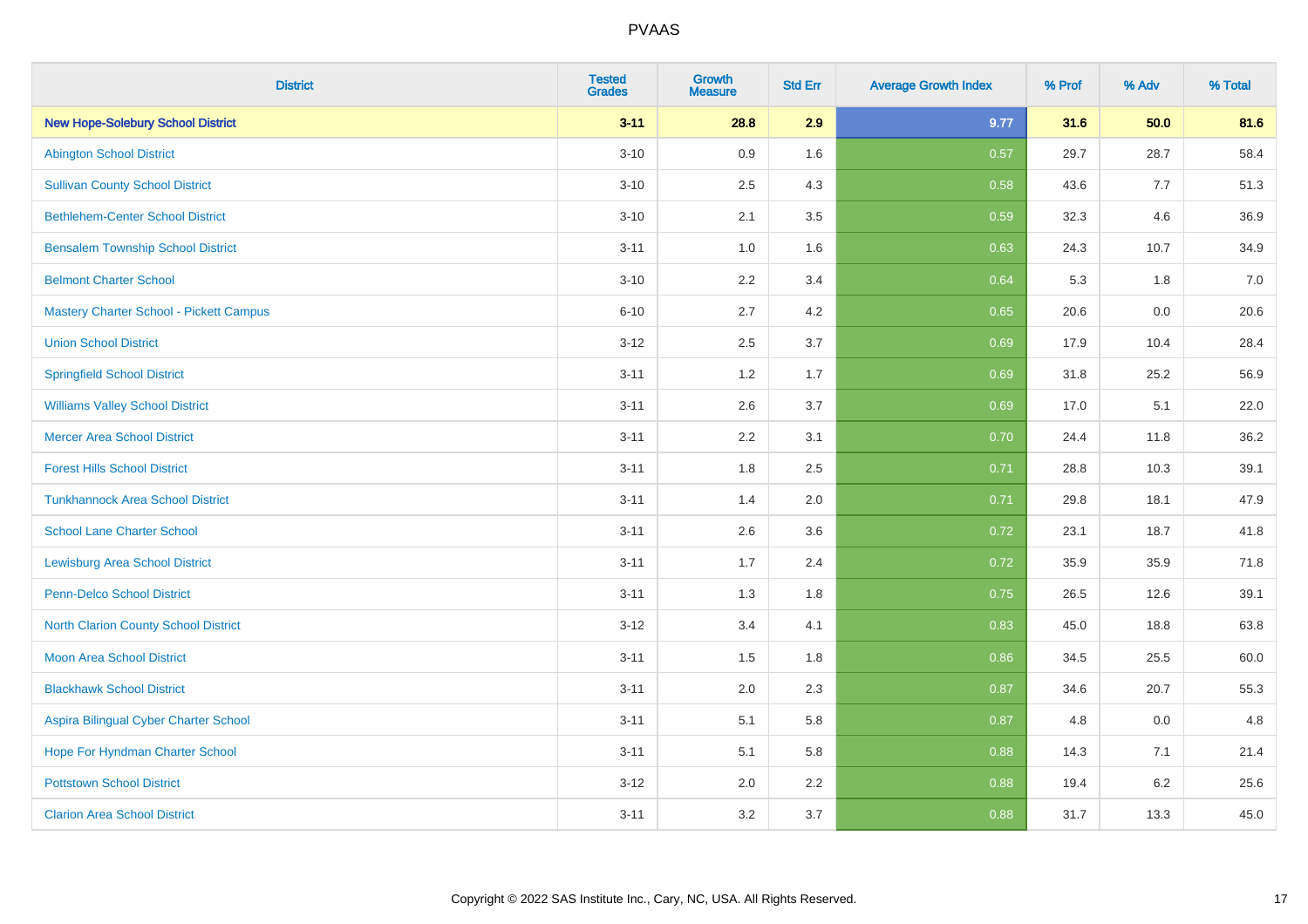| <b>District</b>                                 | <b>Tested</b><br><b>Grades</b> | Growth<br><b>Measure</b> | <b>Std Err</b> | <b>Average Growth Index</b> | % Prof | % Adv | % Total |
|-------------------------------------------------|--------------------------------|--------------------------|----------------|-----------------------------|--------|-------|---------|
| <b>New Hope-Solebury School District</b>        | $3 - 11$                       | 28.8                     | 2.9            | 9.77                        | 31.6   | 50.0  | 81.6    |
| <b>Eastern Lancaster County School District</b> | $3 - 12$                       | 2.9                      | 3.2            | 0.91                        | 35.2   | 36.4  | 71.6    |
| <b>Centennial School District</b>               | $3 - 10$                       | 1.5                      | 1.5            | 0.98                        | 23.6   | 12.4  | 36.0    |
| West Jefferson Hills School District            | $3 - 11$                       | 1.9                      | 1.9            | 0.99                        | 34.8   | 27.3  | 62.1    |
| <b>Galeton Area School District</b>             | $3 - 11$                       | 5.4                      | 5.4            | $1.01$                      | 33.3   | 22.2  | 55.6    |
| Esperanza Academy Charter School                | $4 - 11$                       | 2.1                      | 2.1            | $1.01$                      | 14.2   | 3.6   | 17.8    |
| <b>Brownsville Area School District</b>         | $3 - 12$                       | 3.9                      | 3.8            | 1.04                        | 22.0   | 8.5   | 30.5    |
| <b>Sharpsville Area School District</b>         | $3 - 11$                       | 3.8                      | 3.7            | 1.04                        | 41.1   | 23.2  | 64.3    |
| <b>Bermudian Springs School District</b>        | $3 - 11$                       | 2.5                      | 2.4            | 1.05                        | 31.8   | 23.5  | 55.3    |
| <b>Haverford Township School District</b>       | $3 - 11$                       | 1.4                      | 1.4            | 1.05                        | 36.7   | 26.3  | 63.0    |
| <b>Athens Area School District</b>              | $3 - 11$                       | 2.6                      | 2.3            | 1.11                        | 34.9   | 12.3  | 47.3    |
| <b>Southeast Delco School District</b>          | $3 - 10$                       | 3.9                      | 3.5            | 1.12                        | 18.6   | 3.4   | 22.0    |
| Esperanza Cyber Charter School                  | $3 - 11$                       | 7.1                      | 6.1            | $1.15$                      | 8.8    | 2.9   | 11.8    |
| People For People Charter School                | $3 - 12$                       | 6.4                      | 5.6            | 1.15                        | 2.4    | 0.0   | 2.4     |
| <b>Newport School District</b>                  | $3-12$                         | $3.8\,$                  | 3.3            | 1.17                        | 38.8   | 10.4  | 49.2    |
| <b>Solanco School District</b>                  | $3 - 11$                       | 2.2                      | 1.8            | 1.18                        | 27.2   | 15.0  | 42.3    |
| <b>Upper Dublin School District</b>             | $3 - 12$                       | 2.1                      | 1.8            | 1.19                        | 34.7   | 30.0  | 64.7    |
| <b>Bellwood-Antis School District</b>           | $3 - 10$                       | 3.5                      | 2.8            | 1.24                        | 40.9   | 19.4  | 60.2    |
| <b>Bloomsburg Area School District</b>          | $3 - 10$                       | 4.3                      | 3.4            | 1.26                        | 36.5   | 20.6  | 57.1    |
| Johnsonburg Area School District                | $3 - 11$                       | 5.0                      | 3.9            | 1.27                        | 35.5   | 11.8  | 47.4    |
| <b>Purchase Line School District</b>            | $3 - 12$                       | 4.3                      | 3.3            | 1.30                        | 32.3   | 9.0   | 41.4    |
| Pennsylvania Virtual Charter School             | $3 - 11$                       | 4.4                      | 3.4            | 1.31                        | 29.8   | 21.2  | 51.0    |
| <b>Ringgold School District</b>                 | $3 - 11$                       | 2.9                      | 2.2            | 1.32                        | 23.8   | 13.3  | 37.1    |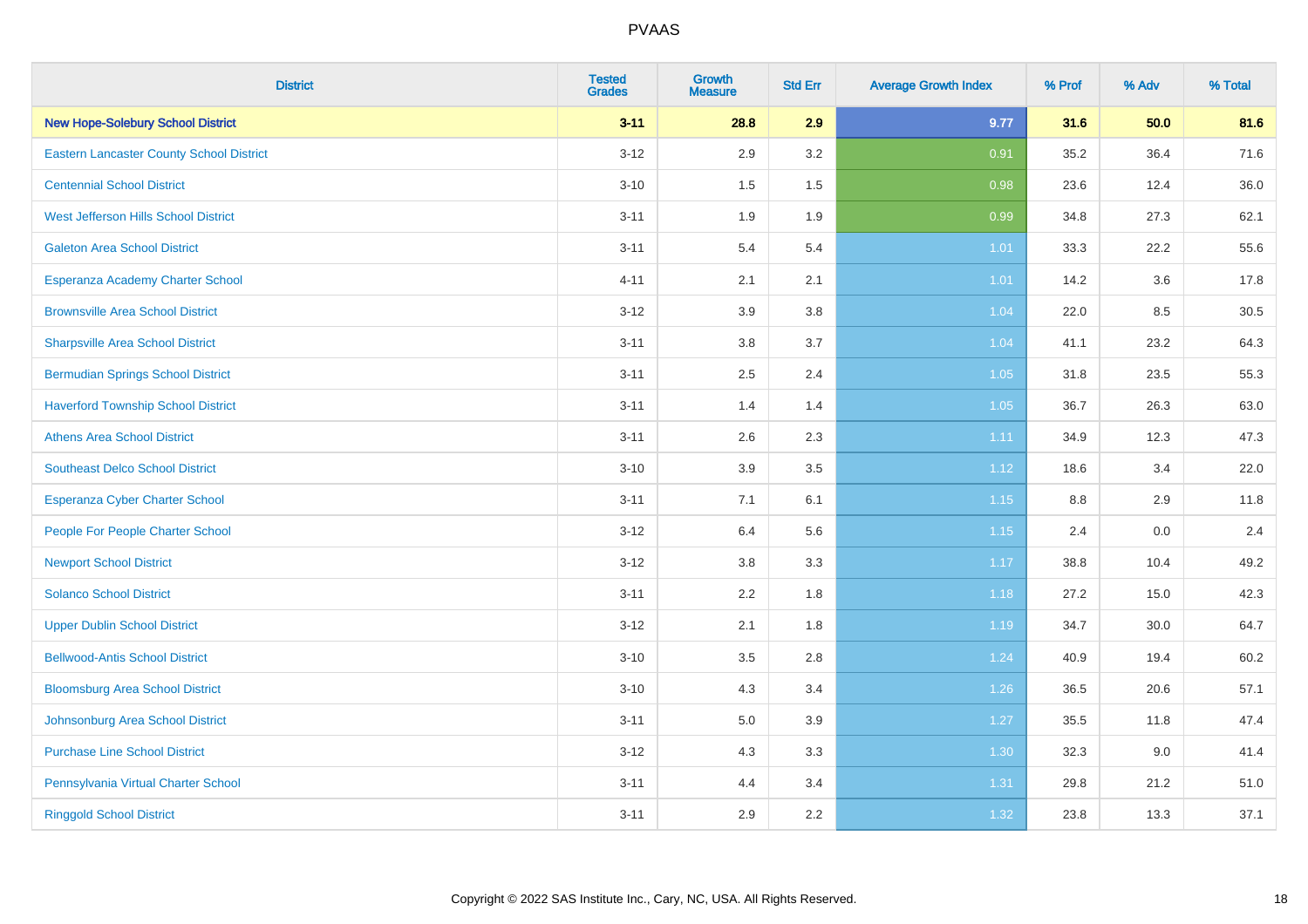| <b>District</b>                                | <b>Tested</b><br><b>Grades</b> | <b>Growth</b><br><b>Measure</b> | <b>Std Err</b> | <b>Average Growth Index</b> | % Prof | % Adv | % Total |
|------------------------------------------------|--------------------------------|---------------------------------|----------------|-----------------------------|--------|-------|---------|
| <b>New Hope-Solebury School District</b>       | $3 - 11$                       | 28.8                            | 2.9            | 9.77                        | 31.6   | 50.0  | 81.6    |
| <b>Keystone School District</b>                | $3 - 11$                       | 7.8                             | 5.7            | 1.37                        | 35.0   | 45.0  | 80.0    |
| Philipsburg-Osceola Area School District       | $3 - 11$                       | 4.1                             | 3.0            | 1.37                        | 22.5   | 16.2  | 38.8    |
| <b>Chestnut Ridge School District</b>          | $3-12$                         | 4.0                             | 2.9            | 1.38                        | 33.2   | 11.0  | 44.2    |
| <b>Conemaugh Township Area School District</b> | $3 - 12$                       | 4.8                             | 3.5            | 1.39                        | 30.9   | 27.8  | 58.8    |
| <b>Western Wayne School District</b>           | $3 - 11$                       | 3.6                             | 2.6            | 1.39                        | 30.8   | 16.2  | 47.0    |
| <b>Mastery Charter School - Thomas Campus</b>  | $3 - 10$                       | 7.9                             | 5.7            | 1.39                        | 12.5   | 0.0   | 12.5    |
| <b>Midd-West School District</b>               | $3 - 11$                       | 3.6                             | 2.6            | 1.42                        | 28.6   | 25.0  | 53.6    |
| <b>Conestoga Valley School District</b>        | $3 - 11$                       | 2.4                             | 1.7            | 1.43                        | 35.0   | 23.5  | 58.5    |
| Susquehanna Township School District           | $3 - 12$                       | 3.9                             | 2.7            | 1.45                        | 19.0   | 13.1  | 32.0    |
| <b>Northern Potter School District</b>         | $3 - 12$                       | 6.8                             | 4.6            | 1.48                        | 30.6   | 11.1  | 41.7    |
| <b>South Western School District</b>           | $3 - 12$                       | 2.5                             | 1.7            | 1.48                        | 36.2   | 19.7  | 55.9    |
| <b>Smethport Area School District</b>          | $3 - 12$                       | 5.8                             | 3.8            | 1.52                        | 24.6   | 20.0  | 44.6    |
| <b>Gateway School District</b>                 | $3 - 11$                       | 3.1                             | 2.0            | 1.55                        | 35.7   | 18.5  | 54.2    |
| <b>Fort Leboeuf School District</b>            | $3 - 11$                       | 3.5                             | 2.2            | 1.58                        | 32.0   | 16.8  | 48.8    |
| <b>Salisbury Township School District</b>      | $3 - 11$                       | 5.8                             | 3.6            | 1.62                        | 24.4   | 12.6  | 37.0    |
| <b>Halifax Area School District</b>            | $3 - 11$                       | 5.8                             | 3.5            | 1.64                        | 32.1   | 18.9  | 50.9    |
| Dr Robert Ketterer Charter School Inc          | $6 - 12$                       | 7.1                             | 4.3            | 1.66                        | 7.3    | 1.7   | 9.0     |
| <b>Waynesboro Area School District</b>         | $3 - 12$                       | 3.0                             | 1.8            | 1.67                        | 26.0   | 23.5  | 49.5    |
| <b>West Shore School District</b>              | $3 - 12$                       | 2.2                             | 1.3            | 1.68                        | 31.8   | 15.2  | 47.1    |
| <b>Penn-Trafford School District</b>           | $3 - 11$                       | 2.9                             | 1.8            | 1.68                        | 46.3   | 26.2  | 72.5    |
| <b>Port Allegany School District</b>           | $3 - 11$                       | 6.5                             | 3.7            | 1.74                        | 26.4   | 11.3  | 37.7    |
| Multicultural Academy Charter School           | $9 - 11$                       | 6.0                             | 3.4            | 1.77                        | 12.3   | 0.0   | 12.3    |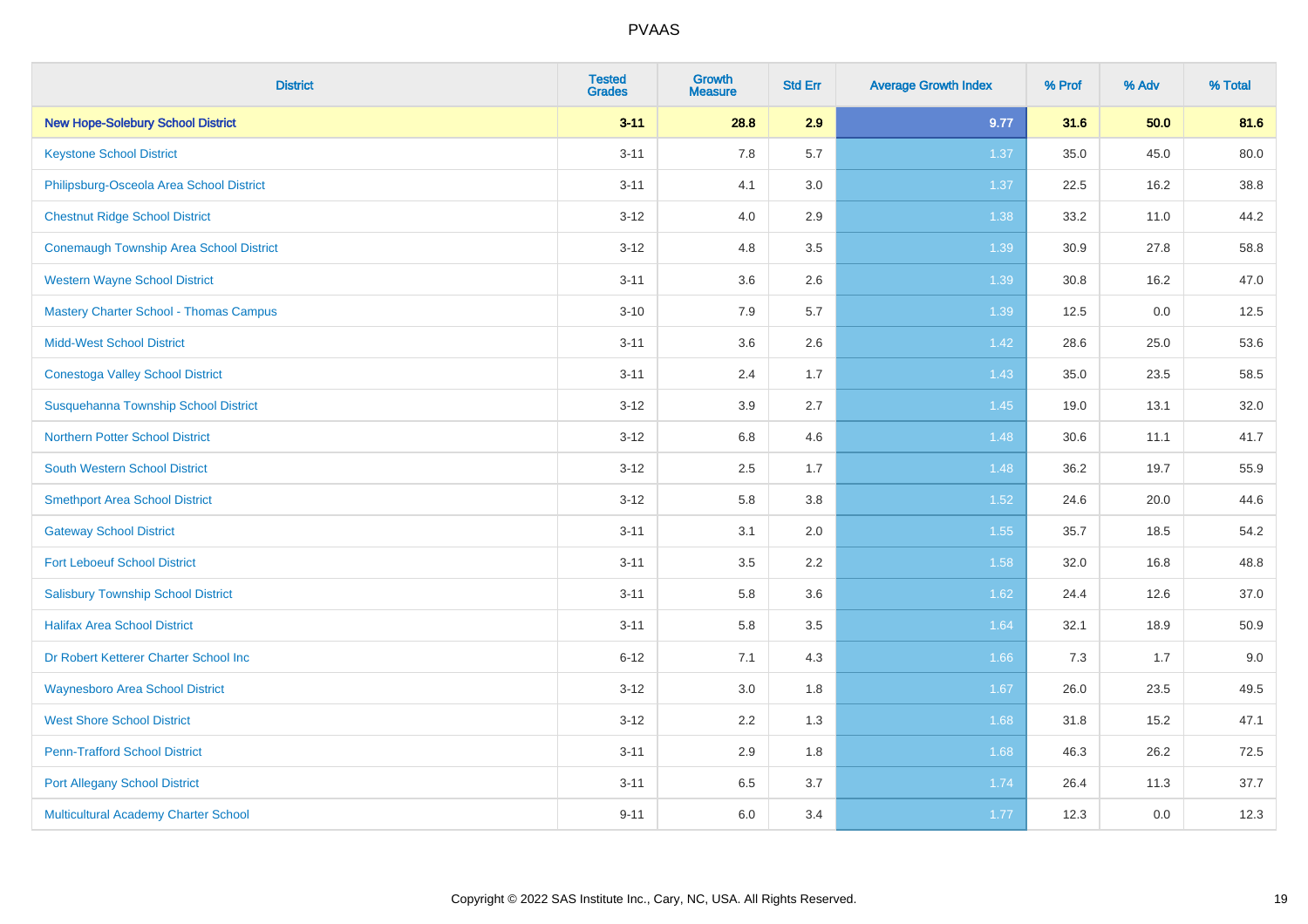| <b>District</b>                               | <b>Tested</b><br><b>Grades</b> | <b>Growth</b><br><b>Measure</b> | <b>Std Err</b> | <b>Average Growth Index</b> | % Prof | % Adv | % Total |
|-----------------------------------------------|--------------------------------|---------------------------------|----------------|-----------------------------|--------|-------|---------|
| <b>New Hope-Solebury School District</b>      | $3 - 11$                       | 28.8                            | 2.9            | 9.77                        | 31.6   | 50.0  | 81.6    |
| <b>Wyalusing Area School District</b>         | $3 - 12$                       | 5.7                             | 3.2            | 1.78                        | 38.6   | 12.9  | 51.4    |
| Leechburg Area School District                | $3 - 11$                       | 7.0                             | 3.9            | 1.79                        | 37.7   | 4.9   | 42.6    |
| Mt Lebanon School District                    | $3 - 11$                       | 2.4                             | 1.3            | 1.79                        | 39.3   | 37.4  | 76.8    |
| <b>Sayre Area School District</b>             | $3 - 11$                       | 5.8                             | 3.2            | 1.81                        | 30.3   | 21.0  | 51.3    |
| <b>Perkiomen Valley School District</b>       | $3 - 11$                       | 2.7                             | 1.5            | 1.83                        | 35.0   | 25.3  | 60.3    |
| <b>Central Valley School District</b>         | $3 - 10$                       | 4.7                             | 2.6            | 1.83                        | 37.8   | 18.5  | 56.3    |
| <b>Eastern Lebanon County School District</b> | $3 - 11$                       | 4.0                             | 2.1            | 1.89                        | 23.5   | 11.5  | 35.0    |
| <b>United School District</b>                 | $3 - 11$                       | 6.3                             | 3.3            | 1.89                        | 38.8   | 16.3  | 55.0    |
| <b>Spring Grove Area School District</b>      | $3 - 11$                       | 3.9                             | 2.0            | 1.90                        | 30.0   | 23.0  | 53.0    |
| <b>Oswayo Valley School District</b>          | $3 - 12$                       | 9.9                             | 5.1            | 1.93                        | 26.5   | 44.1  | 70.6    |
| South Middleton School District               | $3 - 11$                       | 4.4                             | 2.2            | 1.95                        | 31.1   | 16.4  | 47.5    |
| Pennsylvania Distance Learning Charter School | $3 - 12$                       | $6.8\,$                         | 3.4            | 1.99                        | 19.8   | 6.2   | 25.9    |
| <b>Benton Area School District</b>            | $3 - 10$                       | 8.1                             | 4.0            | 2.01                        | 35.7   | 28.6  | 64.3    |
| <b>Keystone Central School District</b>       | $3 - 11$                       | 3.6                             | 1.8            | 2.04                        | 27.1   | 14.6  | 41.8    |
| Northampton Area School District              | $3 - 11$                       | 3.2                             | 1.5            | 2.05                        | 29.8   | 17.9  | 47.7    |
| Northeastern York School District             | $3 - 11$                       | 3.8                             | 1.8            | 2.11                        | 32.7   | 21.0  | 53.7    |
| <b>Muncy School District</b>                  | $3 - 11$                       | 6.9                             | 3.3            | 2.12                        | 37.6   | 18.8  | 56.4    |
| <b>Mckeesport Area School District</b>        | $3 - 12$                       | 4.6                             | 2.2            | 2.14                        | 21.1   | 4.4   | 25.5    |
| <b>Brookville Area School District</b>        | $3 - 11$                       | $6.8\,$                         | 3.1            | 2.19                        | 46.1   | 14.6  | 60.7    |
| Mastery Charter School - Hardy Williams       | $3 - 11$                       | 6.6                             | 3.0            | 2.21                        | 24.7   | 1.2   | 25.9    |
| <b>Blue Ridge School District</b>             | $3 - 11$                       | 8.3                             | 3.7            | 2.24                        | 29.6   | 9.3   | 38.9    |
| <b>Wallingford-Swarthmore School District</b> | $3 - 10$                       | 5.0                             | 2.2            | 2.25                        | 33.3   | 37.1  | 70.4    |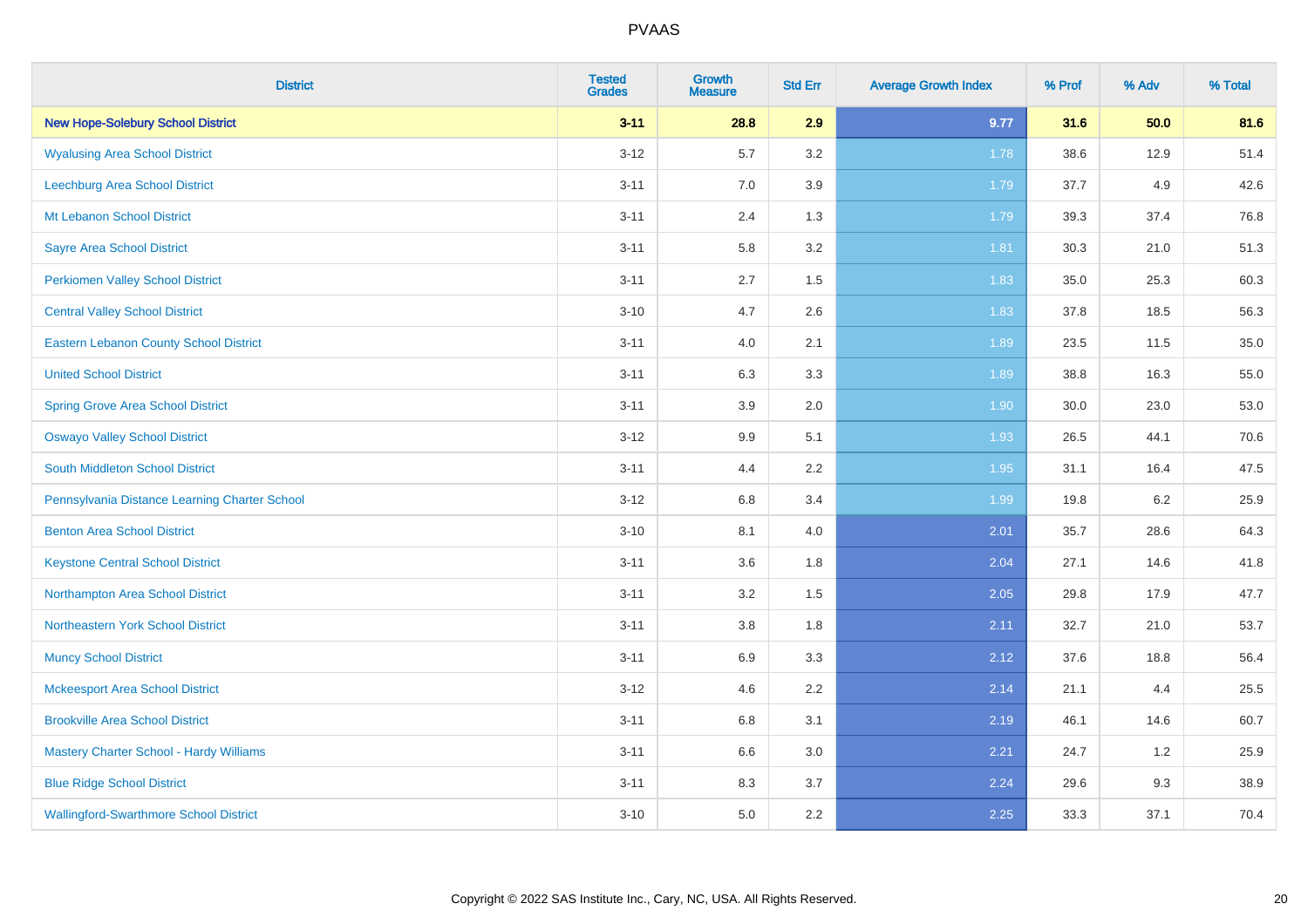| <b>District</b>                                    | <b>Tested</b><br><b>Grades</b> | <b>Growth</b><br><b>Measure</b> | <b>Std Err</b> | <b>Average Growth Index</b> | % Prof | % Adv | % Total |
|----------------------------------------------------|--------------------------------|---------------------------------|----------------|-----------------------------|--------|-------|---------|
| <b>New Hope-Solebury School District</b>           | $3 - 11$                       | 28.8                            | 2.9            | 9.77                        | 31.6   | 50.0  | 81.6    |
| <b>Glendale School District</b>                    | $3 - 10$                       | 7.9                             | 3.5            | 2.25                        | 42.6   | 9.3   | 51.8    |
| East Pennsboro Area School District                | $3 - 11$                       | 4.8                             | 2.1            | 2.26                        | 36.8   | 16.9  | 53.7    |
| <b>Brandywine Heights Area School District</b>     | $3 - 11$                       | 5.8                             | 2.6            | 2.27                        | 27.7   | 28.6  | 56.2    |
| Huntingdon Area School District                    | $3 - 11$                       | 5.8                             | 2.6            | 2.28                        | 27.8   | 17.4  | 45.2    |
| <b>Red Lion Area School District</b>               | $3 - 11$                       | 4.5                             | 1.9            | 2.31                        | 32.3   | 21.5  | 53.8    |
| <b>Bentworth School District</b>                   | $3 - 11$                       | 7.0                             | 3.0            | 2.36                        | 26.6   | 17.0  | 43.6    |
| Northern Lehigh School District                    | $3 - 12$                       | 6.1                             | 2.5            | 2.42                        | 21.4   | 18.0  | 39.3    |
| <b>Homer-Center School District</b>                | $3 - 11$                       | 8.8                             | 3.5            | 2.53                        | 38.0   | 17.7  | 55.8    |
| Northern Tioga School District                     | $3-12$                         | 6.8                             | 2.6            | 2.64                        | 25.0   | 16.9  | 41.9    |
| <b>Palisades School District</b>                   | $3 - 11$                       | 7.7                             | 2.9            | 2.66                        | 27.8   | 20.3  | 48.1    |
| <b>Commonwealth Charter Academy Charter School</b> | $3 - 10$                       | 4.2                             | 1.6            | 2.68                        | 27.0   | 15.6  | 42.5    |
| <b>Bedford Area School District</b>                | $3 - 11$                       | 6.4                             | 2.4            | 2.68                        | 31.0   | 20.6  | 51.6    |
| Saint Marys Area School District                   | $3 - 11$                       | 6.0                             | 2.2            | 2.69                        | 35.4   | 18.3  | 53.7    |
| <b>Crawford Central School District</b>            | $3 - 11$                       | 5.7                             | 2.1            | 2.71                        | 26.4   | 15.8  | 42.1    |
| <b>Tamaqua Area School District</b>                | $3 - 12$                       | 6.5                             | 2.4            | 2.72                        | 34.3   | 17.5  | 51.8    |
| <b>Donegal School District</b>                     | $3 - 12$                       | 5.9                             | 2.2            | 2.72                        | 34.1   | 23.1  | 57.2    |
| <b>Great Valley School District</b>                | $3 - 11$                       | 5.4                             | 2.0            | 2.77                        | 33.8   | 33.5  | 67.3    |
| <b>South Butler County School District</b>         | $3 - 10$                       | 6.3                             | 2.2            | 2.80                        | 37.8   | 19.2  | 57.0    |
| <b>Canton Area School District</b>                 | $3 - 11$                       | 8.4                             | 2.9            | 2.92                        | 13.8   | 23.0  | 36.8    |
| <b>Bald Eagle Area School District</b>             | $3 - 11$                       | 7.6                             | 2.5            | 3.00                        | 31.6   | 15.6  | 47.3    |
| <b>Line Mountain School District</b>               | $3 - 11$                       | 11.7                            | 3.9            | 3.01                        | 40.4   | 42.3  | 82.7    |
| <b>Lower Dauphin School District</b>               | $3 - 11$                       | 5.3                             | 1.8            | 3.03                        | 30.6   | 26.8  | 57.5    |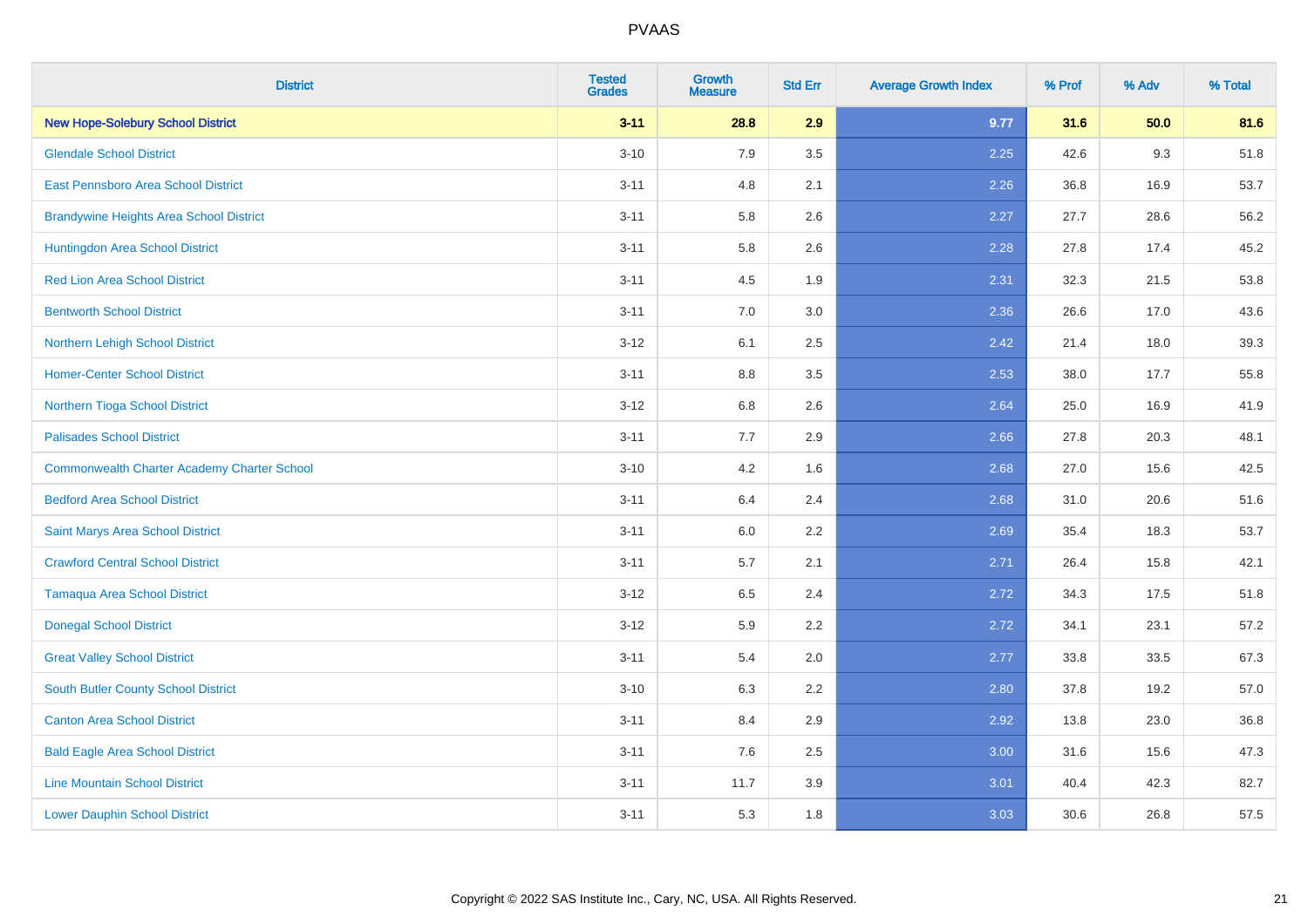| <b>District</b>                                 | <b>Tested</b><br><b>Grades</b> | <b>Growth</b><br><b>Measure</b> | <b>Std Err</b> | <b>Average Growth Index</b> | % Prof | % Adv | % Total |
|-------------------------------------------------|--------------------------------|---------------------------------|----------------|-----------------------------|--------|-------|---------|
| <b>New Hope-Solebury School District</b>        | $3 - 11$                       | 28.8                            | 2.9            | 9.77                        | 31.6   | 50.0  | 81.6    |
| <b>Allegheny-Clarion Valley School District</b> | $3 - 10$                       | 12.3                            | 4.1            | 3.03                        | 33.3   | 19.0  | 52.4    |
| <b>Upper Perkiomen School District</b>          | $3 - 11$                       | 5.7                             | 1.9            | 3.04                        | 25.4   | 19.9  | 45.4    |
| <b>Kane Area School District</b>                | $3 - 10$                       | 8.8                             | 2.9            | 3.07                        | 31.4   | 19.8  | 51.2    |
| Capital Area School for the Arts Charter School | $9 - 11$                       | 14.2                            | 4.5            | 3.13                        | 27.5   | 30.0  | 57.5    |
| <b>Greenwood School District</b>                | $3 - 11$                       | 11.3                            | 3.6            | 3.14                        | 31.2   | 32.8  | 63.9    |
| 21st Century Cyber Charter School               | $6 - 12$                       | 6.6                             | 2.1            | 3.16                        | 29.0   | 21.8  | 50.8    |
| <b>Avon Grove Charter School</b>                | $3 - 11$                       | 9.8                             | 3.1            | 3.18                        | 32.4   | 26.0  | 58.4    |
| <b>Apollo-Ridge School District</b>             | $3 - 12$                       | 9.5                             | 3.0            | 3.23                        | 34.0   | 9.4   | 43.4    |
| <b>Penncrest School District</b>                | $3 - 11$                       | 6.0                             | 1.9            | 3.24                        | 31.1   | 16.9  | 48.0    |
| <b>Upper Dauphin Area School District</b>       | $3 - 11$                       | 16.5                            | 5.1            | 3.26                        | 37.5   | 26.8  | 64.3    |
| <b>Steel Valley School District</b>             | $3 - 11$                       | 11.1                            | 3.3            | 3.33                        | 34.8   | 10.1  | 44.9    |
| South Fayette Township School District          | $3 - 11$                       | 6.0                             | 1.8            | 3.33                        | 32.2   | 38.3  | 70.5    |
| <b>Bellefonte Area School District</b>          | $3 - 11$                       | 6.7                             | 2.0            | 3.34                        | 28.8   | 21.5  | 50.2    |
| <b>Conrad Weiser Area School District</b>       | $3 - 11$                       | 7.1                             | 2.1            | 3.34                        | 28.2   | 14.4  | 42.6    |
| <b>Kutztown Area School District</b>            | $3 - 12$                       | 9.3                             | 2.8            | 3.34                        | 38.5   | 14.6  | 53.2    |
| Wilmington Area School District                 | $3 - 11$                       | 11.1                            | 3.3            | 3.37                        | 29.8   | 26.2  | 56.0    |
| <b>Fairview School District</b>                 | $3 - 11$                       | 8.3                             | 2.4            | 3.43                        | 41.9   | 34.9  | 76.7    |
| <b>Mars Area School District</b>                | $3 - 10$                       | 6.6                             | 1.9            | 3.45                        | 36.7   | 32.4  | 69.1    |
| <b>North Pocono School District</b>             | $3 - 11$                       | 13.1                            | 3.7            | 3.54                        | 31.4   | 33.3  | 64.7    |
| <b>York Suburban School District</b>            | $3 - 11$                       | 7.4                             | 2.1            | 3.55                        | 24.9   | 31.2  | 56.1    |
| Oil City Area School District                   | $3 - 11$                       | 8.6                             | 2.4            | 3.56                        | 29.1   | 13.1  | 42.2    |
| <b>Tredyffrin-Easttown School District</b>      | $3 - 10$                       | 8.7                             | 2.4            | 3.57                        | 35.2   | 35.8  | 71.0    |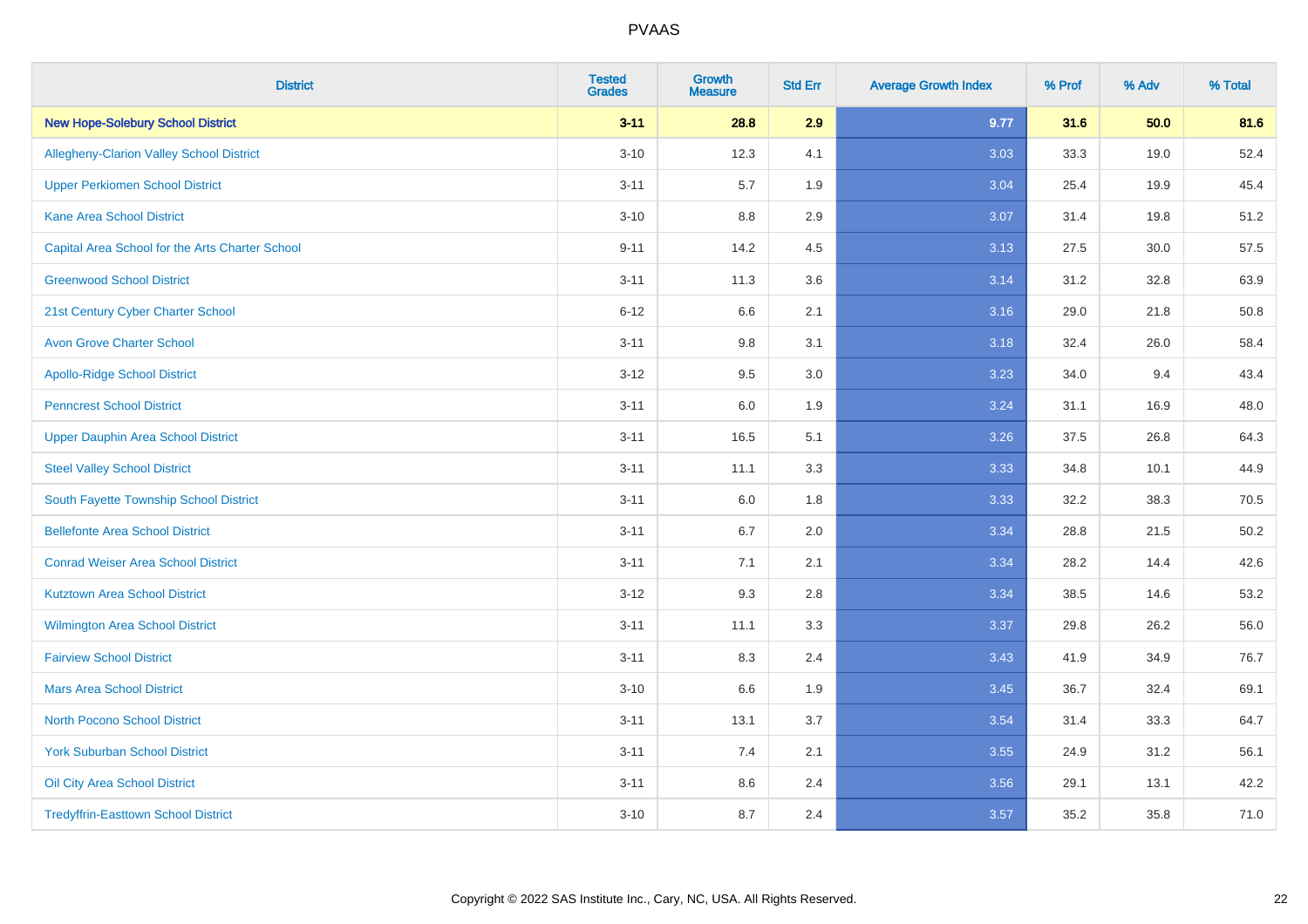| <b>District</b>                           | <b>Tested</b><br><b>Grades</b> | <b>Growth</b><br><b>Measure</b> | <b>Std Err</b> | <b>Average Growth Index</b> | % Prof | % Adv   | % Total |
|-------------------------------------------|--------------------------------|---------------------------------|----------------|-----------------------------|--------|---------|---------|
| <b>New Hope-Solebury School District</b>  | $3 - 11$                       | 28.8                            | 2.9            | 9.77                        | 31.6   | 50.0    | 81.6    |
| <b>William Penn School District</b>       | $3 - 12$                       | 7.0                             | 1.9            | 3.61                        | 14.0   | $7.2\,$ | 21.3    |
| <b>Reading School District</b>            | $3 - 11$                       | 4.3                             | 1.2            | 3.71                        | 16.8   | $6.0\,$ | 22.8    |
| <b>Spring Cove School District</b>        | $3 - 11$                       | 9.1                             | 2.4            | 3.77                        | 31.8   | 25.4    | 57.1    |
| <b>Dover Area School District</b>         | $3 - 12$                       | 7.1                             | 1.9            | 3.78                        | 33.0   | 18.7    | 51.7    |
| <b>Hampton Township School District</b>   | $3 - 11$                       | 7.4                             | 2.0            | 3.79                        | 37.9   | 39.2    | 77.0    |
| <b>Juniata County School District</b>     | $3-12$                         | 7.7                             | 2.0            | 3.81                        | 22.9   | 18.9    | 41.8    |
| <b>Hazleton Area School District</b>      | $3 - 11$                       | 6.0                             | 1.6            | 3.85                        | 20.5   | 9.0     | 29.5    |
| <b>Warrior Run School District</b>        | $3 - 11$                       | 10.5                            | 2.7            | 3.86                        | 34.1   | 16.8    | 50.9    |
| <b>Dallas School District</b>             | $3 - 11$                       | 8.1                             | 2.1            | 3.87                        | 32.4   | 22.4    | 54.8    |
| <b>Phoenixville Area School District</b>  | $3 - 11$                       | 7.3                             | 1.8            | 3.96                        | 32.3   | 27.6    | 59.8    |
| Abington Heights School District          | $3 - 11$                       | 6.7                             | 1.7            | 4.00                        | 33.8   | 31.7    | 65.5    |
| <b>Radnor Township School District</b>    | $3 - 12$                       | $7.5\,$                         | 1.9            | 4.03                        | 33.0   | 38.3    | 71.3    |
| Downingtown Area School District          | $3 - 11$                       | 4.4                             | 1.1            | 4.06                        | 30.1   | 32.0    | 62.2    |
| <b>Ephrata Area School District</b>       | $3 - 11$                       | 6.8                             | 1.7            | 4.08                        | 31.6   | 17.1    | 48.8    |
| <b>Valley View School District</b>        | $3 - 11$                       | 9.3                             | 2.2            | 4.18                        | 26.6   | 23.1    | 49.7    |
| <b>Elizabethtown Area School District</b> | $3-12$                         | 7.1                             | 1.7            | 4.19                        | 36.4   | 27.6    | 64.0    |
| <b>Laurel School District</b>             | $3 - 11$                       | 13.0                            | 3.1            | 4.19                        | 30.3   | 15.7    | 46.1    |
| Pennsylvania Leadership Charter School    | $3 - 11$                       | 8.0                             | 1.9            | 4.22                        | 33.1   | 27.8    | 60.9    |
| <b>Wallenpaupack Area School District</b> | $3 - 11$                       | 8.8                             | 2.1            | 4.28                        | 28.5   | 18.9    | 47.4    |
| Maritime Academy Charter School           | $3 - 10$                       | 13.2                            | 3.1            | 4.29                        | 24.0   | 1.3     | 25.3    |
| <b>Coudersport Area School District</b>   | $3 - 11$                       | 14.8                            | 3.4            | 4.33                        | 34.7   | 28.0    | 62.7    |
| <b>West Allegheny School District</b>     | $3-12$                         | 8.6                             | 2.0            | 4.34                        | 37.3   | 27.2    | 64.5    |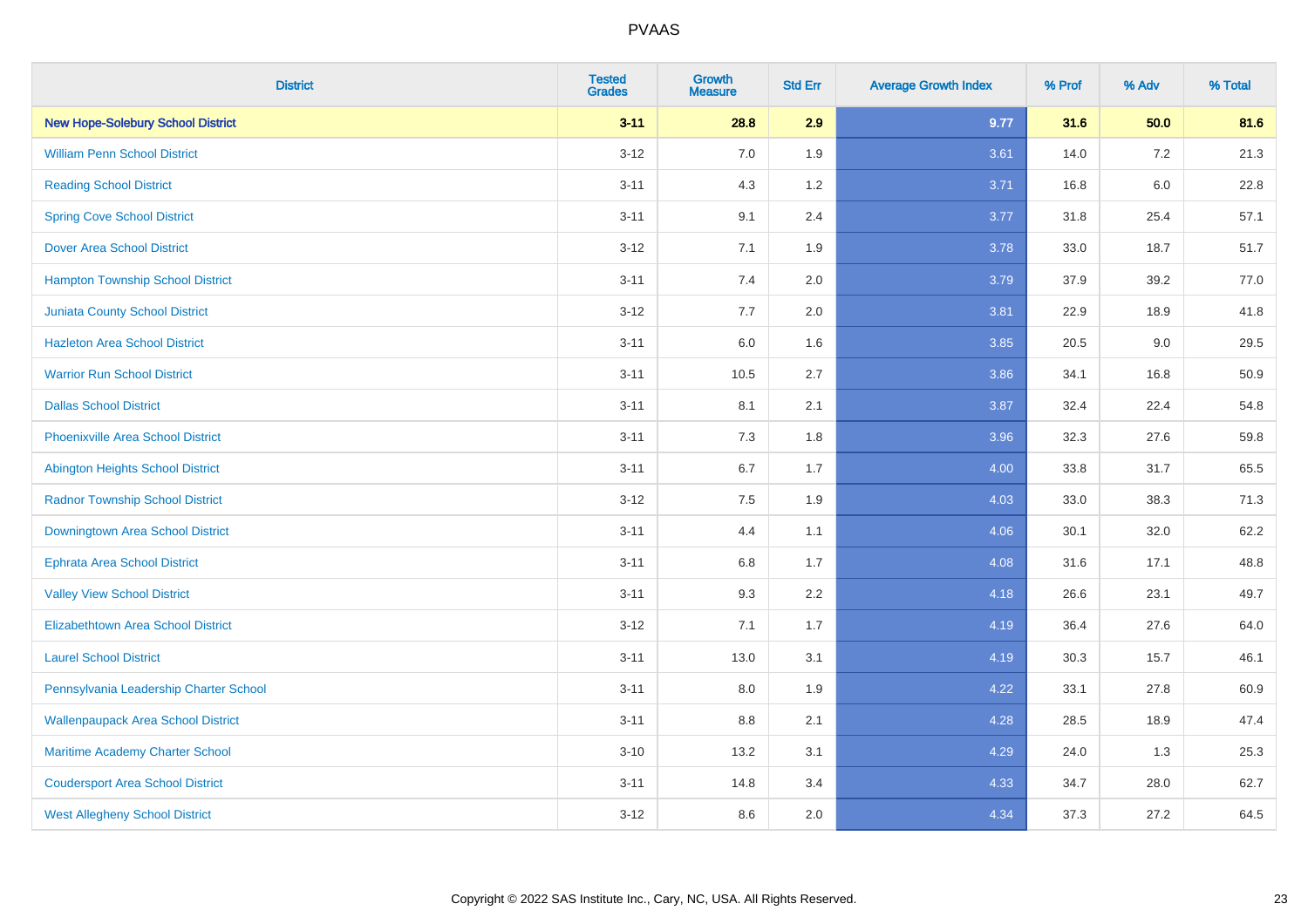| <b>District</b>                                | <b>Tested</b><br><b>Grades</b> | <b>Growth</b><br><b>Measure</b> | <b>Std Err</b> | <b>Average Growth Index</b> | % Prof | % Adv | % Total |
|------------------------------------------------|--------------------------------|---------------------------------|----------------|-----------------------------|--------|-------|---------|
| <b>New Hope-Solebury School District</b>       | $3 - 11$                       | 28.8                            | 2.9            | 9.77                        | 31.6   | 50.0  | 81.6    |
| <b>Lower Moreland Township School District</b> | $3 - 11$                       | 8.7                             | 2.0            | 4.35                        | 38.2   | 33.2  | 71.4    |
| <b>Pennsbury School District</b>               | $3 - 11$                       | 5.6                             | 1.3            | 4.38                        | 37.7   | 27.7  | 65.4    |
| <b>Montrose Area School District</b>           | $3 - 10$                       | 12.3                            | 2.8            | 4.41                        | 37.8   | 28.9  | 66.7    |
| <b>Conewago Valley School District</b>         | $3 - 12$                       | 7.6                             | 1.7            | 4.46                        | 41.3   | 19.4  | 60.6    |
| Northern York County School District           | $3 - 11$                       | 8.4                             | 1.8            | 4.63                        | 24.3   | 23.1  | 47.4    |
| <b>Stroudsburg Area School District</b>        | $3 - 11$                       | 7.5                             | 1.6            | 4.70                        | 30.4   | 18.3  | 48.7    |
| <b>West Perry School District</b>              | $3 - 11$                       | 11.0                            | 2.3            | 4.76                        | 26.9   | 20.5  | 47.4    |
| <b>Lakeland School District</b>                | $3 - 11$                       | 13.3                            | 2.8            | 4.80                        | 22.2   | 21.2  | 43.4    |
| <b>Penn Manor School District</b>              | $3 - 11$                       | 7.1                             | 1.5            | 4.82                        | 26.7   | 20.5  | 47.2    |
| <b>Iroquois School District</b>                | $3 - 11$                       | 13.6                            | 2.8            | 4.83                        | 33.3   | 16.0  | 49.4    |
| <b>Lehighton Area School District</b>          | $3 - 11$                       | 11.4                            | 2.4            | 4.84                        | 30.5   | 24.9  | 55.3    |
| <b>Belle Vernon Area School District</b>       | $3 - 11$                       | 11.1                            | 2.3            | 4.88                        | 31.6   | 25.4  | 57.1    |
| <b>Quaker Valley School District</b>           | $3 - 11$                       | 12.2                            | 2.5            | 4.90                        | 39.5   | 26.4  | 65.9    |
| <b>Easton Area School District</b>             | $3 - 12$                       | 6.3                             | 1.3            | 4.91                        | 24.1   | 13.0  | 37.1    |
| <b>Berlin Brothersvalley School District</b>   | $3 - 11$                       | 19.6                            | 4.0            | 4.93                        | 28.3   | 41.3  | 69.6    |
| <b>Pennridge School District</b>               | $3 - 10$                       | 7.4                             | 1.5            | 5.10                        | 32.0   | 27.6  | 59.6    |
| Pen Argyl Area School District                 | $3 - 12$                       | 12.8                            | 2.5            | 5.10                        | 28.5   | 23.8  | 52.3    |
| <b>Fleetwood Area School District</b>          | $3 - 10$                       | 10.4                            | 2.0            | 5.19                        | 31.7   | 25.8  | 57.5    |
| <b>West Branch Area School District</b>        | $3 - 11$                       | 17.0                            | 3.3            | 5.20                        | 47.1   | 19.1  | 66.2    |
| <b>Cornwall-Lebanon School District</b>        | $3 - 11$                       | 8.2                             | 1.6            | 5.24                        | 28.0   | 20.5  | 48.6    |
| <b>Avon Grove School District</b>              | $3 - 10$                       | 7.6                             | 1.4            | 5.29                        | 33.7   | 33.2  | 67.0    |
| Penns Valley Area School District              | $3-12$                         | 14.1                            | 2.6            | 5.33                        | 29.6   | 23.3  | 52.9    |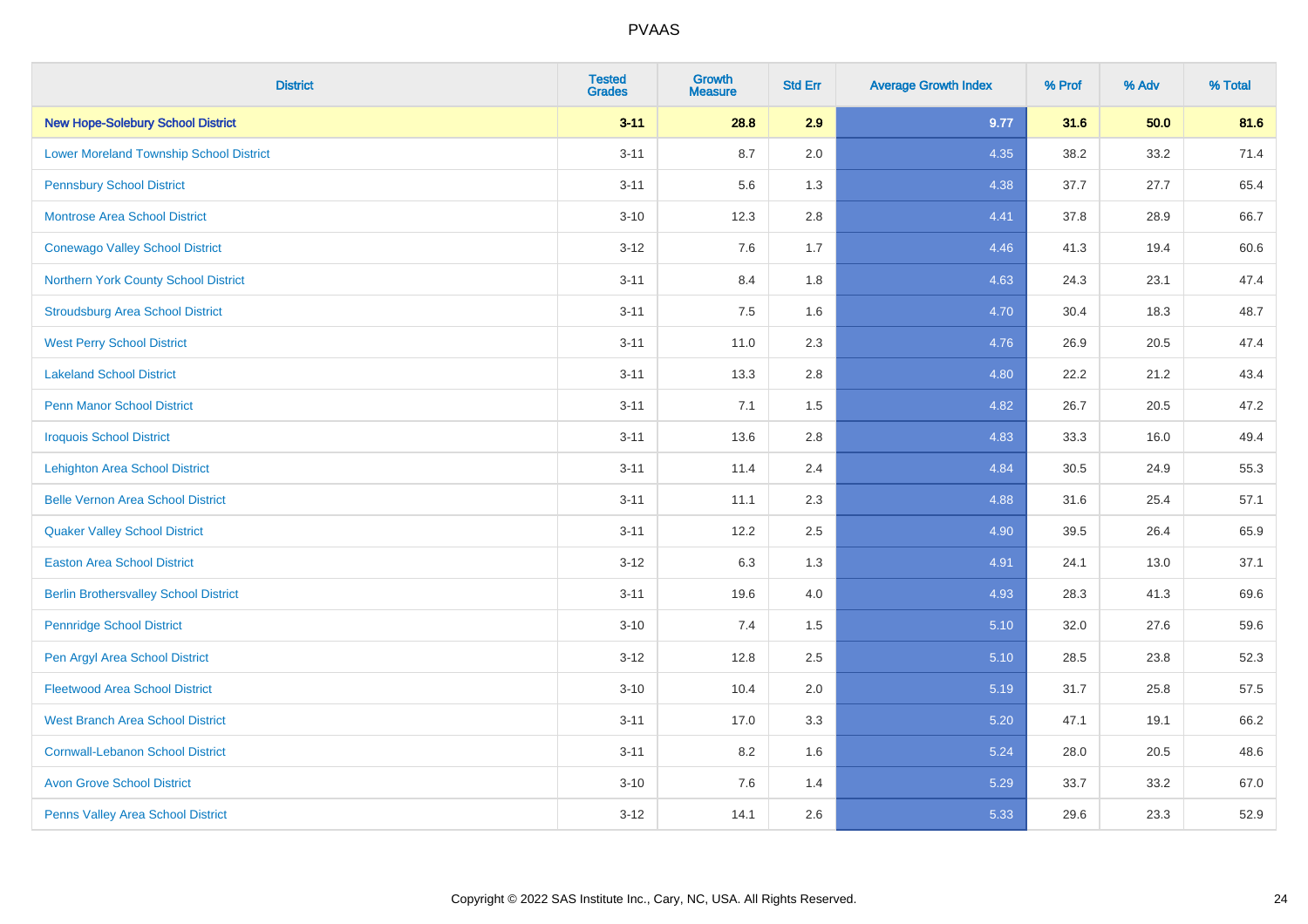| <b>District</b>                           | <b>Tested</b><br><b>Grades</b> | Growth<br><b>Measure</b> | <b>Std Err</b> | <b>Average Growth Index</b> | % Prof | % Adv | % Total |
|-------------------------------------------|--------------------------------|--------------------------|----------------|-----------------------------|--------|-------|---------|
| <b>New Hope-Solebury School District</b>  | $3 - 11$                       | 28.8                     | 2.9            | 9.77                        | 31.6   | 50.0  | 81.6    |
| Lake-Lehman School District               | $3 - 11$                       | 14.9                     | 2.8            | 5.34                        | 25.8   | 22.5  | 48.3    |
| <b>Pine-Richland School District</b>      | $3 - 11$                       | 9.3                      | 1.7            | 5.56                        | 42.3   | 35.8  | 78.1    |
| <b>Hermitage School District</b>          | $3 - 12$                       | 14.0                     | 2.5            | 5.59                        | 34.0   | 27.0  | 61.0    |
| Lampeter-Strasburg School District        | $3 - 12$                       | 11.0                     | 1.9            | 5.69                        | 35.4   | 32.3  | 67.7    |
| <b>Pequea Valley School District</b>      | $3 - 11$                       | 18.0                     | 3.1            | 5.74                        | 29.2   | 37.5  | 66.7    |
| <b>Harbor Creek School District</b>       | $3 - 11$                       | 13.4                     | 2.3            | 5.80                        | 34.5   | 40.7  | 75.2    |
| <b>Blue Mountain School District</b>      | $3 - 10$                       | 12.2                     | 2.1            | 5.81                        | 30.7   | 26.1  | 56.8    |
| <b>Punxsutawney Area School District</b>  | $3 - 11$                       | 15.8                     | 2.7            | 5.83                        | 18.6   | 29.0  | 47.6    |
| <b>Indiana Area School District</b>       | $3 - 11$                       | 12.0                     | 2.0            | 5.98                        | 30.0   | 30.4  | 60.3    |
| <b>Agora Cyber Charter School</b>         | $3 - 11$                       | 14.6                     | 2.4            | 6.03                        | 24.7   | 19.5  | 44.2    |
| <b>Franklin Regional School District</b>  | $3 - 11$                       | 11.3                     | 1.8            | 6.13                        | 30.0   | 35.0  | 65.0    |
| <b>Tuscarora School District</b>          | $3 - 11$                       | 13.4                     | 2.2            | 6.20                        | 37.1   | 26.3  | 63.4    |
| <b>Armstrong School District</b>          | $3 - 11$                       | 9.8                      | 1.6            | 6.22                        | 32.8   | 24.6  | 57.4    |
| <b>Cocalico School District</b>           | $3 - 11$                       | 12.3                     | 1.9            | 6.48                        | 28.2   | 32.3  | 60.5    |
| <b>Manheim Central School District</b>    | $3 - 11$                       | 12.8                     | 2.0            | 6.52                        | 27.8   | 35.4  | 63.2    |
| <b>Neshaminy School District</b>          | $3 - 11$                       | 8.6                      | 1.3            | 6.56                        | 31.3   | 23.9  | 55.2    |
| <b>Millcreek Township School District</b> | $3 - 11$                       | 9.1                      | 1.4            | 6.61                        | 34.5   | 30.1  | 64.6    |
| <b>Methacton School District</b>          | $3 - 11$                       | 11.0                     | 1.6            | 6.94                        | 36.0   | 33.6  | 69.6    |
| <b>Camp Hill School District</b>          | $3 - 12$                       | 20.7                     | 2.9            | 7.00                        | 32.3   | 41.4  | 73.7    |
| <b>Whitehall-Coplay School District</b>   | $3 - 11$                       | 11.8                     | 1.7            | 7.06                        | 32.3   | 21.7  | 54.0    |
| <b>Upper Merion Area School District</b>  | $3 - 11$                       | 14.0                     | 2.0            | 7.15                        | 34.4   | 32.6  | 67.0    |
| <b>Danville Area School District</b>      | $3 - 11$                       | 18.4                     | 2.6            | 7.19                        | 32.0   | 46.1  | 78.1    |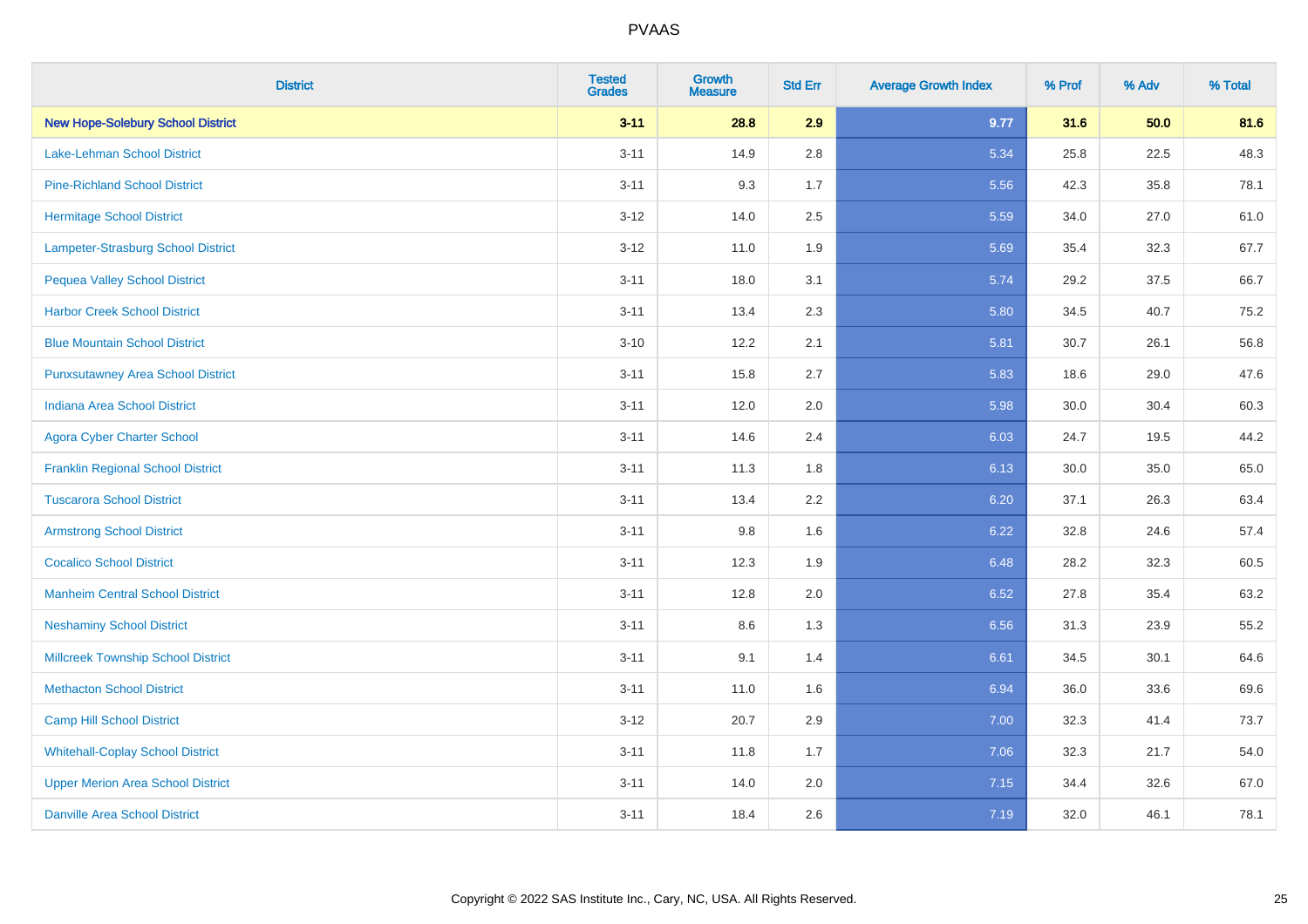| <b>District</b>                               | <b>Tested</b><br><b>Grades</b> | <b>Growth</b><br><b>Measure</b> | <b>Std Err</b> | <b>Average Growth Index</b> | % Prof | % Adv | % Total |
|-----------------------------------------------|--------------------------------|---------------------------------|----------------|-----------------------------|--------|-------|---------|
| <b>New Hope-Solebury School District</b>      | $3 - 11$                       | 28.8                            | 2.9            | 9.77                        | 31.6   | 50.0  | 81.6    |
| <b>Mountain View School District</b>          | $3 - 11$                       | 24.2                            | 3.4            | 7.20                        | 45.8   | 37.3  | 83.0    |
| <b>Manheim Township School District</b>       | $3 - 12$                       | 10.9                            | 1.5            | 7.51                        | 30.9   | 31.0  | 61.9    |
| <b>East Penn School District</b>              | $3 - 11$                       | 8.9                             | 1.2            | 7.61                        | 32.8   | 26.4  | 59.2    |
| <b>Mifflin County School District</b>         | $3 - 11$                       | 12.3                            | 1.6            | 7.69                        | 35.1   | 15.1  | 50.3    |
| <b>Upper Saint Clair School District</b>      | $3 - 11$                       | 13.8                            | 1.8            | 7.86                        | 32.2   | 44.5  | 76.7    |
| <b>Peters Township School District</b>        | $3 - 11$                       | 14.1                            | 1.7            | 8.16                        | 35.2   | 41.6  | 76.8    |
| <b>Collegium Charter School</b>               | $3 - 10$                       | 21.2                            | 2.6            | 8.18                        | 25.4   | 16.4  | 41.8    |
| <b>Upper Darby School District</b>            | $3 - 12$                       | 11.2                            | 1.4            | 8.28                        | 23.8   | 11.8  | 35.6    |
| <b>Saucon Valley School District</b>          | $3 - 11$                       | 18.9                            | 2.2            | 8.48                        | 26.0   | 39.6  | 65.6    |
| <b>Southern York County School District</b>   | $3 - 11$                       | 15.5                            | 1.8            | 8.48                        | 37.6   | 29.2  | 66.8    |
| <b>Central York School District</b>           | $3 - 12$                       | 12.9                            | 1.5            | 8.64                        | 31.4   | 24.1  | 55.5    |
| <b>Marple Newtown School District</b>         | $3 - 11$                       | 20.6                            | 2.3            | 8.95                        | 31.1   | 42.7  | 73.8    |
| Palmyra Area School District                  | $3 - 11$                       | 16.2                            | 1.8            | 9.02                        | 38.8   | 34.0  | 72.8    |
| <b>Unionville-Chadds Ford School District</b> | $3 - 11$                       | 15.8                            | 1.7            | 9.12                        | 31.2   | 48.0  | 79.2    |
| <b>Wayne Highlands School District</b>        | $3 - 11$                       | 22.5                            | 2.5            | 9.16                        | 33.8   | 40.4  | 74.2    |
| Fox Chapel Area School District               | $3 - 11$                       | 17.6                            | 1.9            | 9.47                        | 22.9   | 52.0  | 74.9    |
| <b>Delaware Valley School District</b>        | $3 - 11$                       | 15.7                            | 1.6            | 9.62                        | 36.7   | 32.1  | 68.8    |
| <b>New Hope-Solebury School District</b>      | $3 - 11$                       | 28.8                            | 2.9            | 9.77                        | 31.6   | 50.0  | 81.6    |
| <b>Loyalsock Township School District</b>     | $3 - 12$                       | 26.7                            | 2.7            | 9.92                        | 36.8   | 35.1  | 71.9    |
| <b>Derry Township School District</b>         | $3 - 10$                       | 20.1                            | 2.0            | 10.20                       | 32.8   | 46.9  | 79.7    |
| <b>Hempfield School District</b>              | $3 - 11$                       | 13.4                            | 1.3            | 10.53                       | 29.9   | 36.8  | 66.7    |
| <b>Warwick School District</b>                | $3 - 11$                       | 21.7                            | 1.8            | 11.76                       | 27.7   | 36.3  | 64.0    |